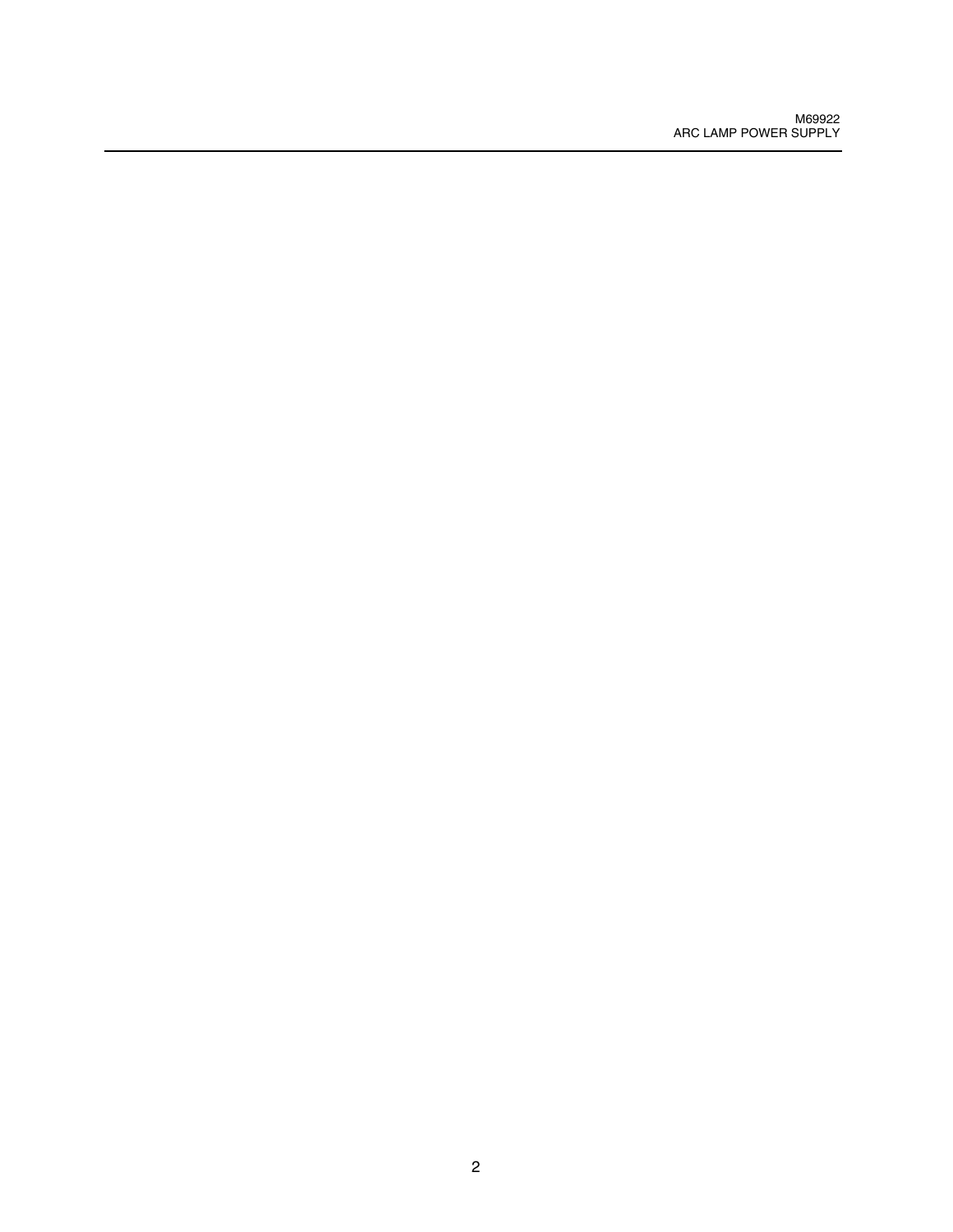# **TABLE OF CONTENTS**

| I. INTRODUCTION.        |    |
|-------------------------|----|
|                         |    |
| <b>I.2 DIMENSIONS</b>   |    |
|                         |    |
|                         |    |
| <b>II. SAFETY NOTES</b> |    |
|                         |    |
|                         |    |
|                         |    |
|                         |    |
|                         |    |
|                         |    |
|                         |    |
| III.3 SETUP MODE        |    |
|                         |    |
|                         |    |
|                         |    |
|                         |    |
|                         |    |
|                         |    |
| V. SPECIFICATIONS.      |    |
|                         | 22 |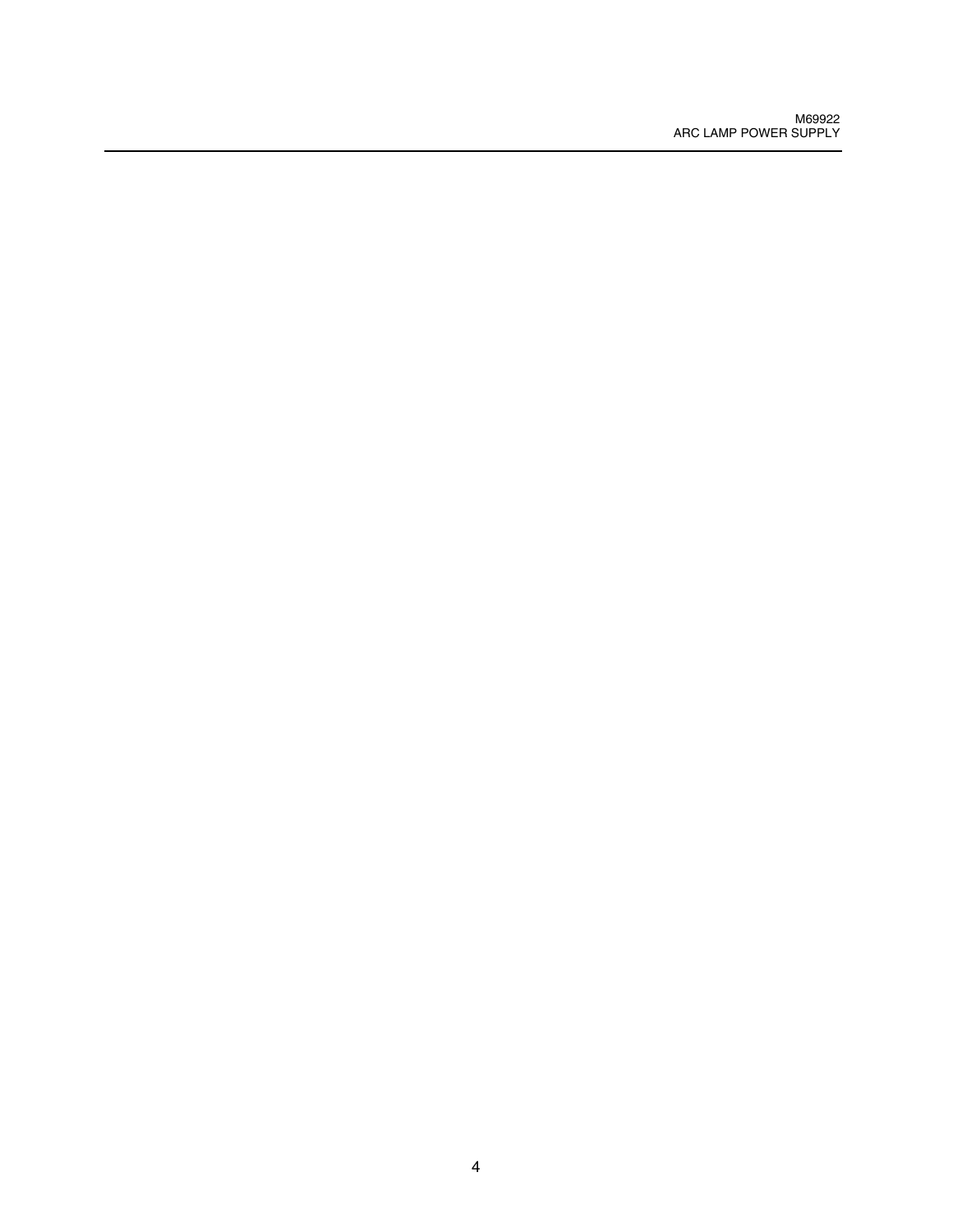#### **I. INTRODUCTION**

#### **I.1 DESCRIPTION / FEATURES**

The Newport power supply model 69922 was designed to meet requirements of a regulated source of power or current for the proper operation of high power ARC light sources. The 69922 provides constant power/current operation of these sources of radiation, which is recommended for radiometric measurements or whenever highly stable light output is needed.

Features include:

- Adjustable output with preset so that the output can be set before running the lamp.
- Digital display for precise monitoring of current, voltage, power, and lamp running time.
- LED indicators to show the status of important power supply functions.
- Start/stop control to ignite the lamp at preset values in order to minimize overshoot/undershoot of operating current to the lamp. Stop allows shut down of the lamp with continued cooling until the lamp reaches room temperature.
- Safety interlock connector to provide a safeguard against accidental exposure to UV light when used with a solar simulator housing.
- Remote I/O connector on the rear panel to provide remote metering capability and direct connection to the Digital Exposure System models 68950 or 68951. These are typically employed when a high level of long term stability is required.
- RS-232 Port to enable remote communication, operation, and monitoring of the power supply.
- Optional IEEE-488 Communication (GPIB) to allow remote operation and monitoring of the power supply.

#### **I.2 DIMENSIONS**



**Figure 1**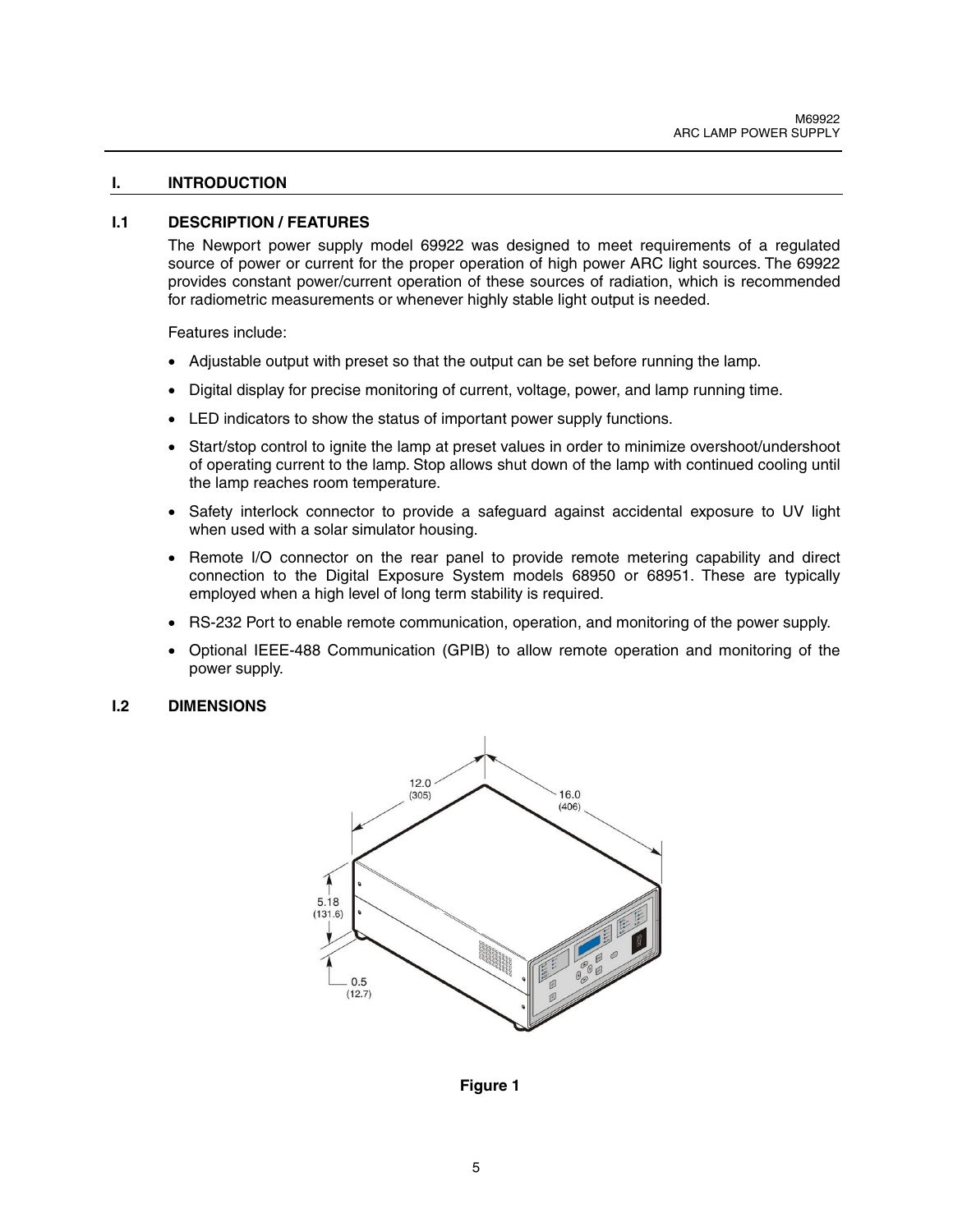#### **I.3 ORDERING INFORMATION**

| <b>Arc Lamp</b> | Lamp<br><b>Description</b>                     | <b>Power</b><br>Range<br>Watts | <b>Typical</b><br>Voltage<br><b>VDC</b> | <b>Typical</b><br><b>Current</b><br><b>ADC</b> | Average<br>Life (Hours) |
|-----------------|------------------------------------------------|--------------------------------|-----------------------------------------|------------------------------------------------|-------------------------|
| 62711           | 1600W Xe<br>High Intensity<br>Ozone Free       | 1300 - 1650                    | 24                                      | 65                                             | 1000                    |
| 62726           | 1600W Xe<br><b>High Pressure</b><br>Ozone Free | 1300 - 1650                    | 22                                      | 65                                             | 1000                    |

**Table 1 Arc lamps for Model 69922 power supply** 

The lamp / heatsink used depend upon the model of solar simulator in which it will be installed.

Please refer to the solar simulator manual for lamp adapters and operating conditions when using the power supply in these systems.

If there are any questions regarding which lamp to order, contact Oriel Instruments or your regional sales representative.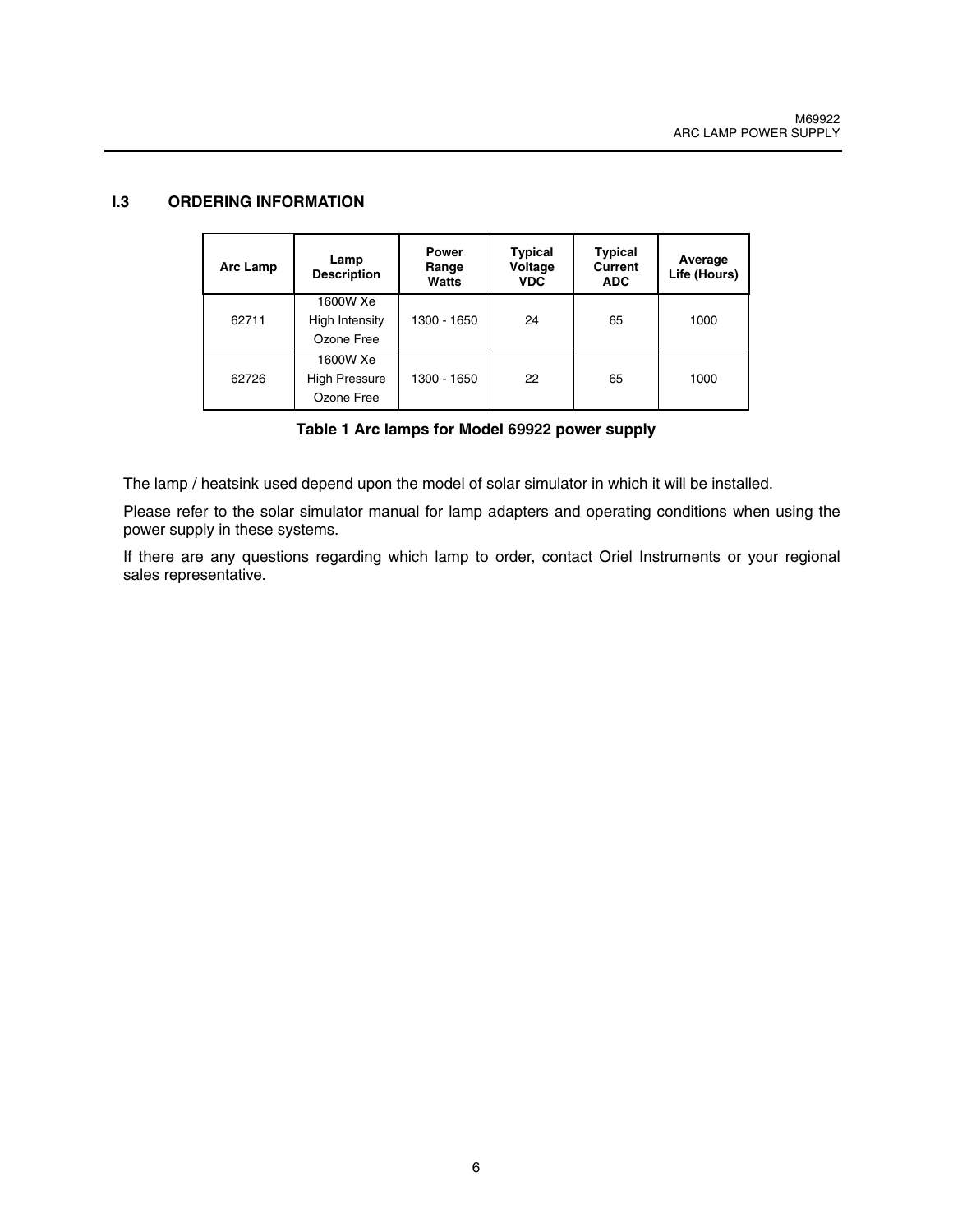## **I.4 69922 REPLACEMENT ITEMS**

| Model      | <b>Item Description</b>          |
|------------|----------------------------------|
| 69922-1020 | Line Cord (North America, Japan) |
| 70050      | Lamp interconnect cable          |
| 70051      | Lamp interconnect cable          |

## **Table 2 Spare Components**

Contact Oriel Instruments or your regional sales representative for other line cord options.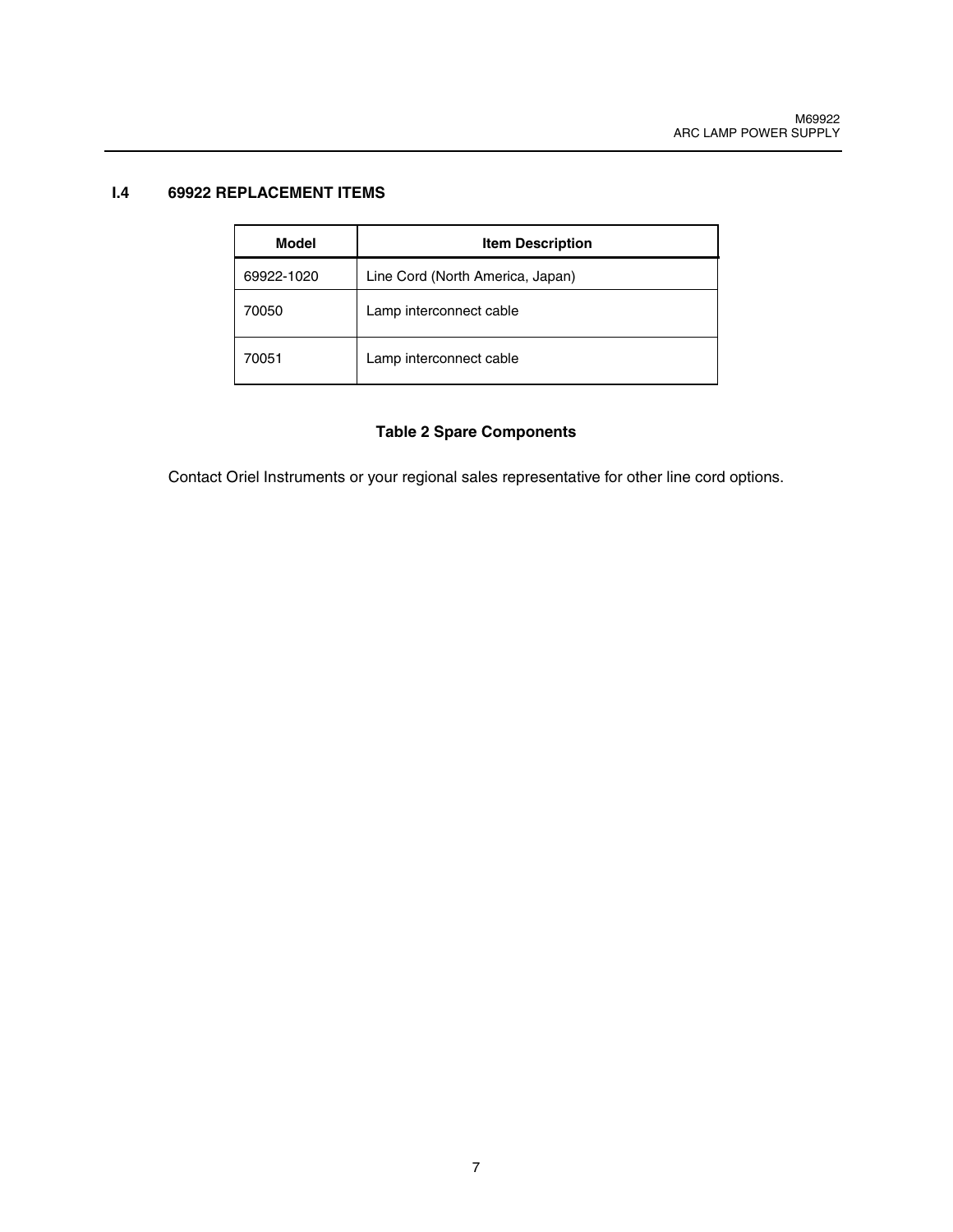#### **II. SAFETY NOTES**

#### **II.1 UV HAZARDS**

- *Our Xenon Lamps produce considerable ultraviolet and infrared radiation. Avoid excessive exposure of the eyes or skin to radiation from these lamps. Protective eyewear, gloves, and UV Warning Signs are available from Newport.* 
	- 49125 UV Safety Spectacles
	- 49126 UV Safety Goggles
	- 49121 Protective Gloves, Size 10 (3 pair)
	- 49123 Protective Gloves, Size 8 (3 pair)
	- 49132 UV Protective Face Shield

#### **II.2 ELECTRICAL HAZARDS**

- *Make all connections to or from the power supply with the power off. There may be up*  to 200 volts present at the output terminals; this could be dangerous if care is not *exercised when the power supply is on.*
- **•** Do not use the power supply without its cover in place. Lethal voltages are present *inside.*

#### **II.3 FIRE HAZARDS**

- *Arc lamps are extremely hot during operation, and for several minutes after being shut off. Keep flammable objects away from the lamp and lamp housing.*
- *Use line cord shipped with power supply or equivalent substitute. Line cord is 14 AWG due to high currents at low AC voltages.*

#### **II.4 KEEPING THE LAMP IN GOOD CONDITION**

- *Never touch the lamp envelope or element with uncovered fingers, even during installation, or its lifetime and performance can be negatively affected.*
- *Do not run the lamp more than 10% above its current or power rating. Source lifetime will decrease dramatically at higher operating point.*
- *Do not run the lamp less than 80% below its current or power rating. Spectral output will be adversely affected.*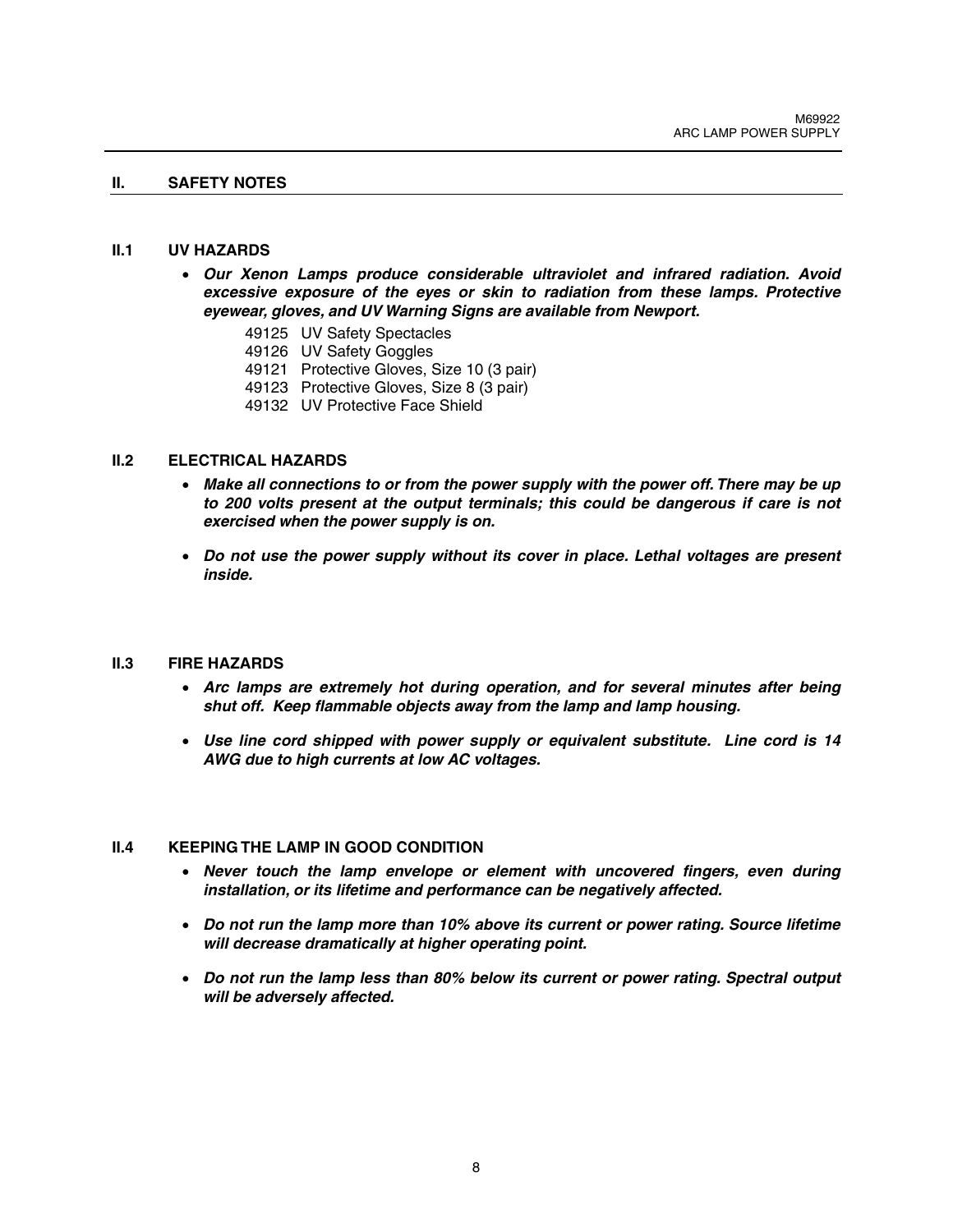#### **III. USING THE POWER SUPPLY**

## **III.1 REAR PANEL CONNECTIONS**



**Figure 2** 

## **AC MAINS CONNECTION**

NOTE: The Recommended Line Voltage for the 69922 is 190-264 VAC, 50/60 Hz.

Verify that the front panel power switch is in the off position, and then connect the provided AC cable between the IEC style socket (A in Figure 2) on the rear panel and the wall outlet.

Caution: Use the line cord shipped with the power supply or equivalent substitute. Line cord is 14 AWG due to high currents at low AC voltages.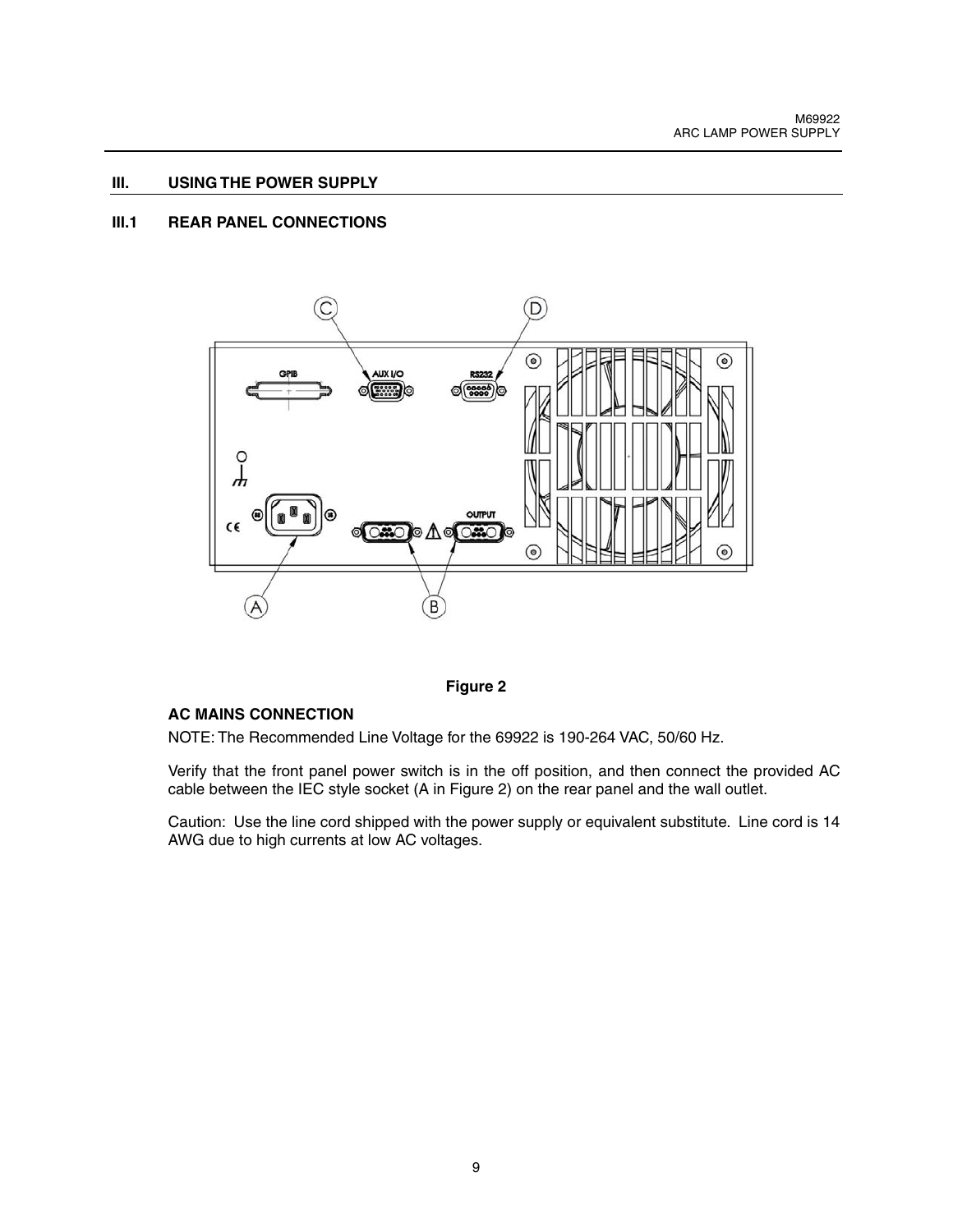## **LAMP CONNECTIONS**

With the power supply off, connect the cables from the Newport solar simulator housing/igniter to the OUTPUT connectors, (B in Figure 2), which provide the necessary signal to interface to a solar simulator housing and igniter.

Table 3 gives signal information at the rear terminals of the power supply. Please note that the 70051 cable has A1 and A2 pins reversed in the cable assembly.

| <b>PIN</b> | <b>SIGNAL</b>        |                                                                     |
|------------|----------------------|---------------------------------------------------------------------|
| A1         | $LAMP$ (-)           | Connection to lamp negative terminal                                |
| A2         | $LAMP (+)$           | Connection to lamp positive terminal                                |
|            | GND                  | Ground for interlock (fan/elapsed time indicator if in housing)     |
| 2          | INTERLOCK (+)        | Connected to +12V to satisfy interlock                              |
| 3          | $+12V$               | Dc voltage for interlock (fan/elapsed time indicator if in housing) |
| 4          | <b>IGNITOR DRIVE</b> | Momentary ground connection to fire igniter                         |
| 5          | INTERLOCK (-)        | Connected to GND to satisfy interlock                               |

## **Table 3 Pin out signals**

#### **MATING CONNECTOR:**

Body: ITT# DAM-7W2P-K87 (includes pins 1-5)<br>Pins: ITT# DM 53745-1 (requires 2 per connect ITT# DM 53745-1 (requires 2 per connector, A1 and A2) Back-shell: standard 15-pin D-SUB

## **INTERLOCK**

The 69922 has a safety interlock feature, which must be satisfied before the power supply output will activate and which, if broken during operation, will disable the power supply.

When connected to a solar simulator housing, cables must be securely attached, the lamp access panel on the housing must be closed properly, and any over temperature sensor must be satisfied for the power supply to drive the lamp.

#### **REMOTE CONNECTOR**

Access to the internal metering and control signals is provided through this connector (C, Figure 2). It is a High Density 15 pin D-SUB connector with the following pin assignments:

- Pin 1 External control input. A 2.5–5 volt DC signal will decrease the output approximately 20% maximum. 5 VDC represents maximum turn down.
- Pin 2 Not used.
- Pin 3 Input control common.
- Pin 4 Not used.
- Pin 5 Remote start common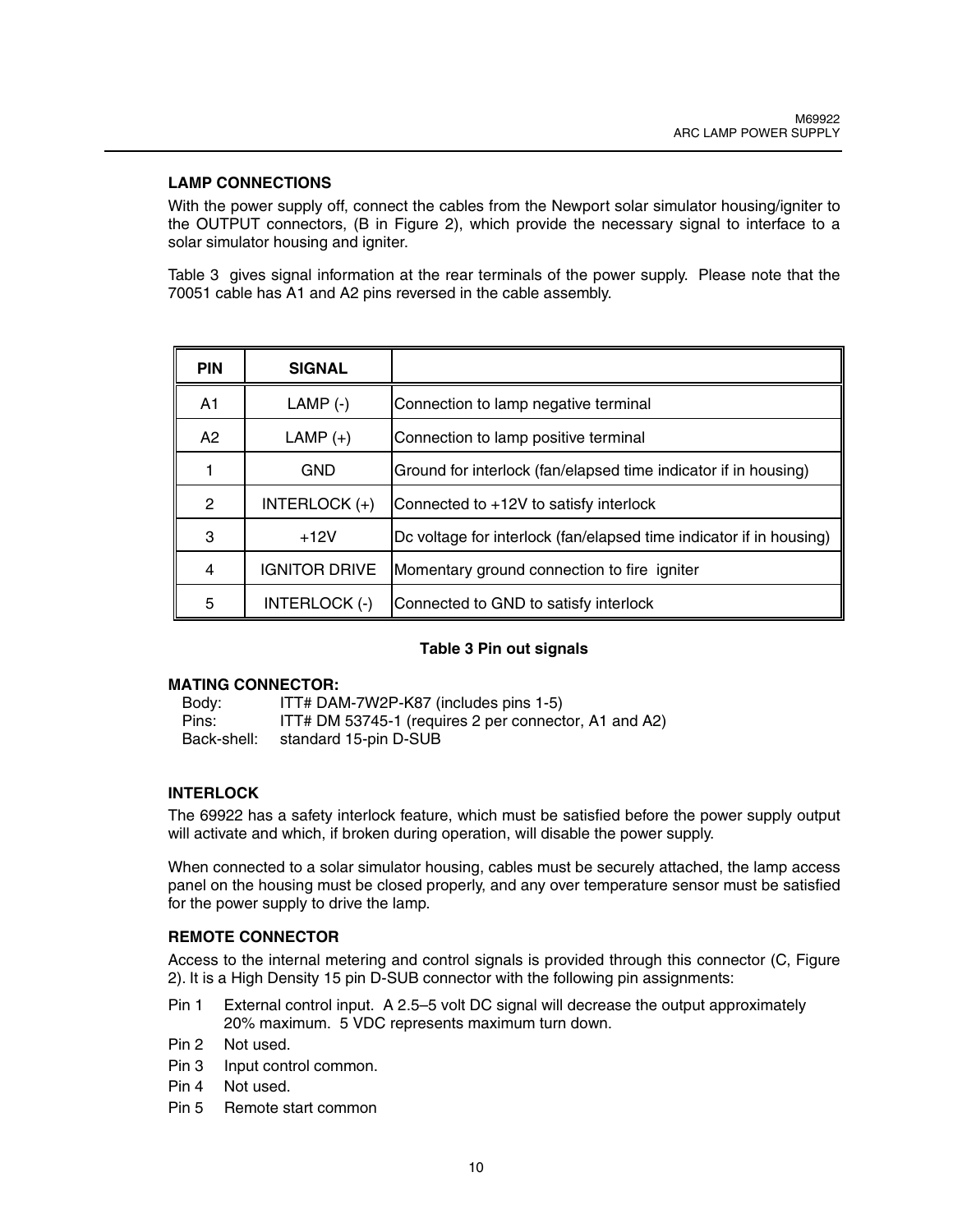- Pin 6 Not used.
- Pin 7 Remote start/stop. Momentary contact with remote start common will start lamp if lamp is off. When lamp is on, this action will stop the lamp.
- Pin 8 Not used.
- Pin 9 Remote meter output: Power 0-2.0V indicates 0-1800W.
- Pin 10 Remote meter output. Current 0-2.0V indicates 0-70A.
- Pin 11 Remote meter output: Voltage 0-2.0 indicates 0-50V.
- Pin 12 Not used.
- Pin 13 Not used.
- Pin 14 Not used.
- Pin 15 Not used.



**Figure 31** 

**Remote Connector 15- Pin D-SUB Assignment**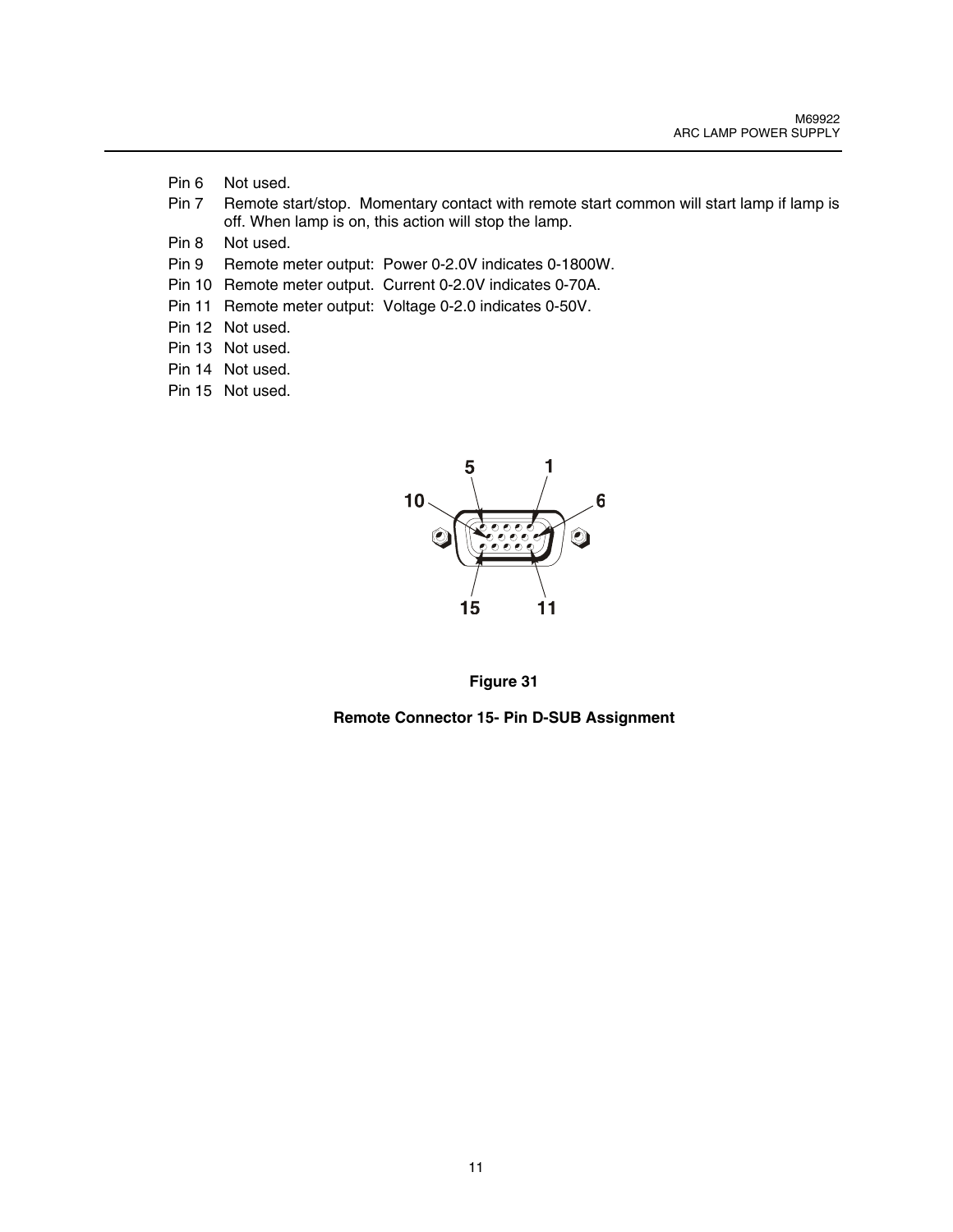## **RS-232 CONNECTOR**

Access to all of the power supply operating functions can be controlled via a RS-232 communications link to a PC. (D, figure 2). It is a 9-pin D-SUB connector with the following pin assignments:

- Pin 1 Not used.
- Pin 2 TX.
- Pin 3 RX.
- Pin 4 Not used.
- Pin 5 GND.
- Pin 6 Not used.
- Pin 7 Not used.
- Pin 8 Not used.
- Pin 9 Not used.





#### **RS-232 Connector 9- Pin D-SUB Assignment**

| The cable for the RS-232 connection can be ordered as follows: |                     |                    |  |
|----------------------------------------------------------------|---------------------|--------------------|--|
| Computer                                                       | <b>Power Supply</b> | <b>Part Number</b> |  |
| Female DB9                                                     | Male DB9            | 70040              |  |
| Female DB25                                                    | Male DB9            | 10-60-015          |  |

Please contact your Newport sales representative to order the cable.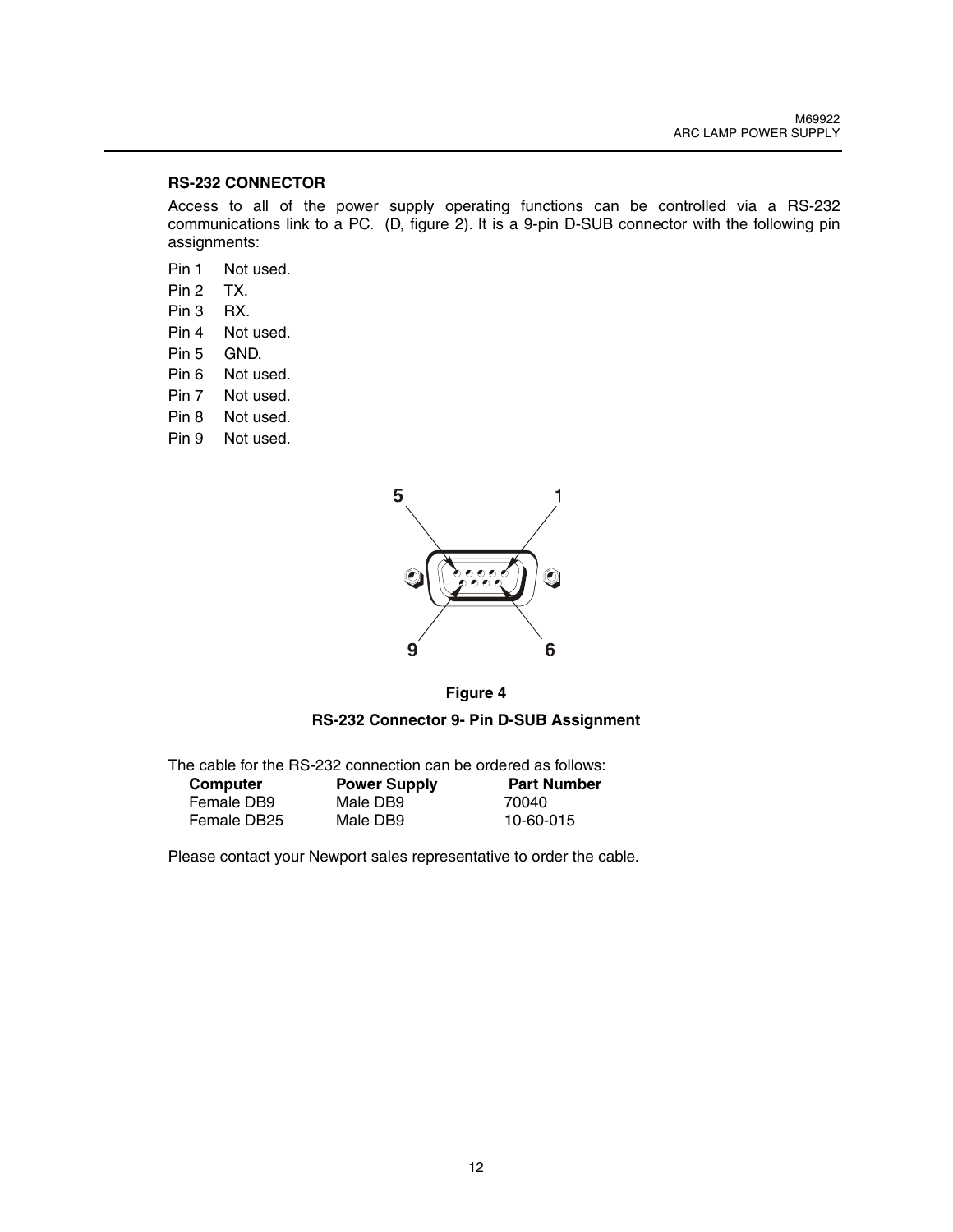## **III.2 FRONT PANEL CONTROLS AND DISPLAYS**



**Figure 5 Front Panel Display** 

## **POWER**

This is the AC mains power switch and circuit breaker. In the "ON" position AC power will be switched into the main circuitry of the power supply, (A in Figure 5). There is no output until the "LAMP ON" button is pressed with the interlock satisfied. The circuit breaker will turn off the power supply in the event of an electrical overload.

## **DISPLAY SECTION**

The display section, (B in Figure 5), consists of a multi-function LED display and several LED indicators. It is divided into three areas - meter (center), status indicators (left), and setup indicators (right).

The METER AREA contains the display and units indicators. It normally displays one of four parameters; current (AMPS), voltage (VOLTS), power (WATTS), and Lamp operating time (LAMP HOURS). It is also used when setting current/power preset, current/power limit, user memory load/save, and to display a fault occurrence.

The STATUS AREA contains seven indicators:

- LAMP ON Flashes while ramping up to and down from the preset current or power level, and illuminates continuously when the output is at the preset value.
- LIMIT Illuminates when the output current/power reaches the set limits. Flashes when the output current/power reaches the hardware limit.
- POWER MODE Illuminates when the power supply is set to regulate output power.
- CURRENT MODE- Illuminates when the power supply is set to regulate output current.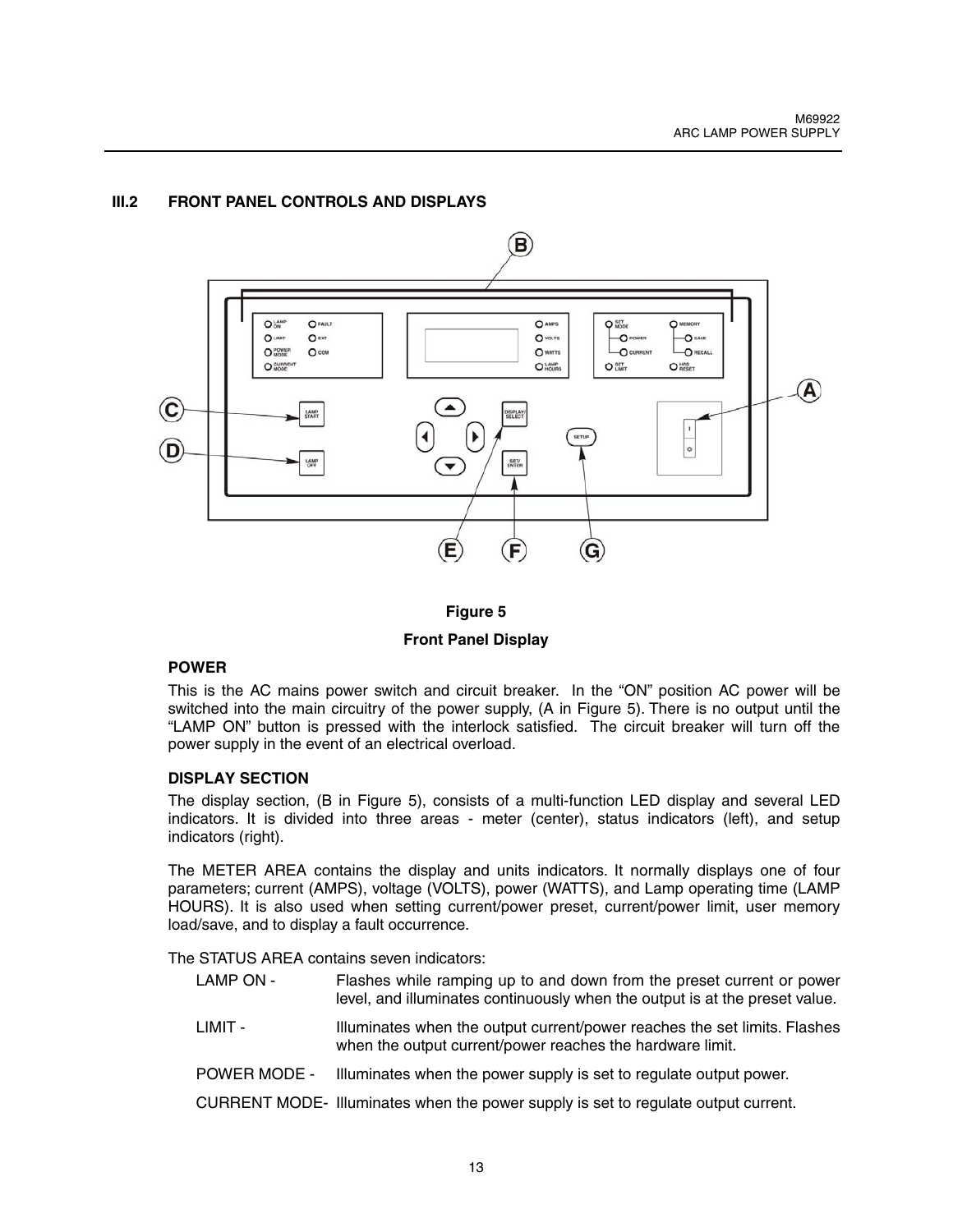| <b>FAULT -</b> | Illuminates when the safety interlock loop is open, power supply failure,<br>or solar simulator housing failure. |
|----------------|------------------------------------------------------------------------------------------------------------------|
| EXT -          | Illuminates when the remote input is active, typically when the Digital<br>Exposure System is connected.         |
| COMM -         | Illuminates when the power supply front panel is locked out via RS232<br>command. Control is through RS232 only. |

The SETUP AREA is only active in setup mode. Each of the four indicators flash while advancing through the parameters. See section III.3 for a detailed description of setup mode.

#### **LAMP START**

This button, (C in Figure 5), starts the lamp at the preset power or current level, provided there are no fault conditions.

## **LAMP OFF**

If the lamp is on, pressing this button (D in Figure 5) removes power to the lamp. The housing will still be powered allowing the cooling fans to continue running until the lamp has reached a safe handling temperature.

#### **DISPLAY/SELECT**

Each time this button is pressed and released (E in Figure 5), the digital meter and associated units indicators switch between one of four functions - current (AMPS), voltage (VOLTS), power (WATTS), and lamp operating time (LAMP HOURS).

#### **SET/ENTER**

Depressing the "SET/ENTER" button, (F in Figure 5), at any time displays the preset power or current level. Holding the "SET/ENTER" button for 3 seconds allows the preset value to be changed to any value within valid limits (upper limit set in setup mode). The display will show the present value with one digit blinking. Pressing the up or down arrows will allow changes to this digit. Pressing the left or right arrows will flash the digit to the right or left of the presently blinking digit and allow changing that digit by using the up or down arrows. Pressing "SET/ENTER" will lock this value in as the new preset. **NOTE: If the LAMP ON indicator is on, any change to the preset is immediate to the output without pressing "SET/ENTER".** (This allows fine-tuning of output light intensity.) The factory default preset for current is 25 A, and the factory default preset for power is 800 W.

#### **FACTORY RESTORE**

The power supply can have all parameters restored to its factory setting by applying AC power while holding down the "LAMP OFF" button. This will set the Power limit to 1800 Watts, Current limit to 70 Amps, mode to power, and preset to 800 Watts.

#### **III.3 SETUP MODE**

Depressing the SETUP button (G in Figure 5), when the LAMP ON indicator is off enters setup mode**. If LAMP ON indicator is illuminated, the SETUP button is inactive.** Once in setup mode, there are four main items that may be set up – SET MODE, SET LIMIT, MEMORY, and HRS RESET. Pressing SETUP at any time will exit the setup mode. Newport recommends scrolling through the setup parameters a second time before exiting setup to verify all parameters have been properly set. **CAUTION: Be sure to press "SET/ENTER" after each adjustment or the selection will not be entered and the supply will revert to its previous setting.**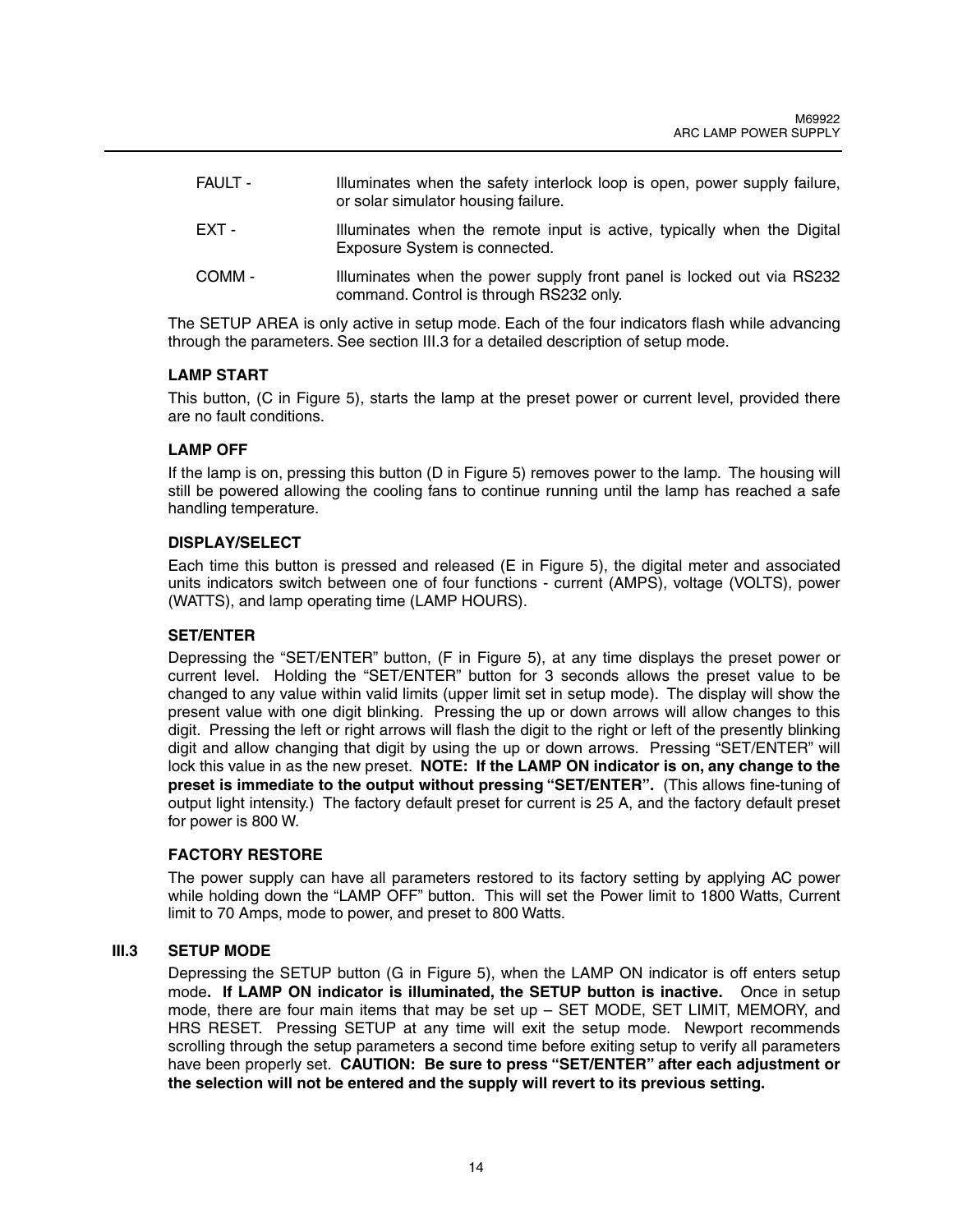## **SET MODE**

The "SET MODE" indicator should flash. This allows the operator to change from the default power regulation mode to current regulation mode. If the mode is correct and no changes are desired, pressing "DISPLAY/SELECT" will move on to "SET LIMIT". To change the mode, press the up or down arrow. This will alternately illuminate the "CURRENT " and "POWER " indicators. Press "SET/ENTER" to enter the selection and move on to the next item.

## **SET LIMIT**

The "SET LIMIT" indicator should flash. This allows the operator to change the power limit or current limit within the range of 800 - 1800 WATTS and 25.0 - 70.0 AMPS, depending on the mode of operation. The display shows the limit in AMPS if in current mode, and WATTS if in power mode with the least significant digit blinking. If the limit is correct and no changes are desired, pressing "DISPLAY/SELECT" will move on to "MEMORY-SAVE". To change the limit, press the up or down arrow. Pressing the left or right arrow button will flash the digit to the right or left of presently blinking digit and allow changing that digit by using the up or down arrows. Pressing "SET/ENTER" will lock this value in as the new limit and advance the setup to memory.

## **MEMORY**

The "MEMORY" indicator should flash. The "SAVE" LED will be illuminated allowing the operator to save up to five (5) front panel setups. If the operator does not wish to save any parameters, pressing "DISPLAY/SELECT" will move on to "MEMORY –RECALL". The display shows "1", which means "save to memory location "1"". Pressing the up or down arrows will increment the number through the 5 possible locations. Pressing "SET/ENTER" will save the active parameters to this location for future use by recalling the parameters from memory and advance the setup to memory recall. **(NOTE: Be sure to record what is saved to each location as that is the only way to know what it contains without recalling each location and checking the parameters.)** 

The "MEMORY" indicator should flash. The "RECALL" LED will be illuminated allowing the operator to recall up to five (5) front panel setups that have been previously saved. If the operator does not wish to recall any parameters, pressing "DISPLAY/SELECT" will move on to "HRS RESET". The display shows "1", which means "recall from memory location "1"". Pressing the up or down arrows will increment the number through the 5 possible locations. Pressing "SET/ENTER" will recall the saved parameters from this location to the active parameters and advance the setup to "HRS RESET.

## **HRS RESET**

The "HRS RESET" indicator should flash. The display will indicate accumulated lamp hours since the last reset. If the operator does not wish to reset the lamp hours, pressing "DISPLAY/SELECT" will move on to "SET MODE". Pressing and holding "SET/ENTER" until the display goes blank will reset lamp hours and advance setup to "SET MODE".

## **III.4 LAMP OPERATING TIME FUNCTION**

The 69922 keeps track of operating time whenever the lamp is running. The digital display shows operating time from 0 - 9999 hours. This function may help determine when to replace the lamp, and monitor the performance over time. Refer to Table 1 for average lifetimes of compatible arc lamps.

To reset the operating time to 0 hours, shut off the lamp (if it is presently running) and enter setup mode. Follow the procedure given in section III.3.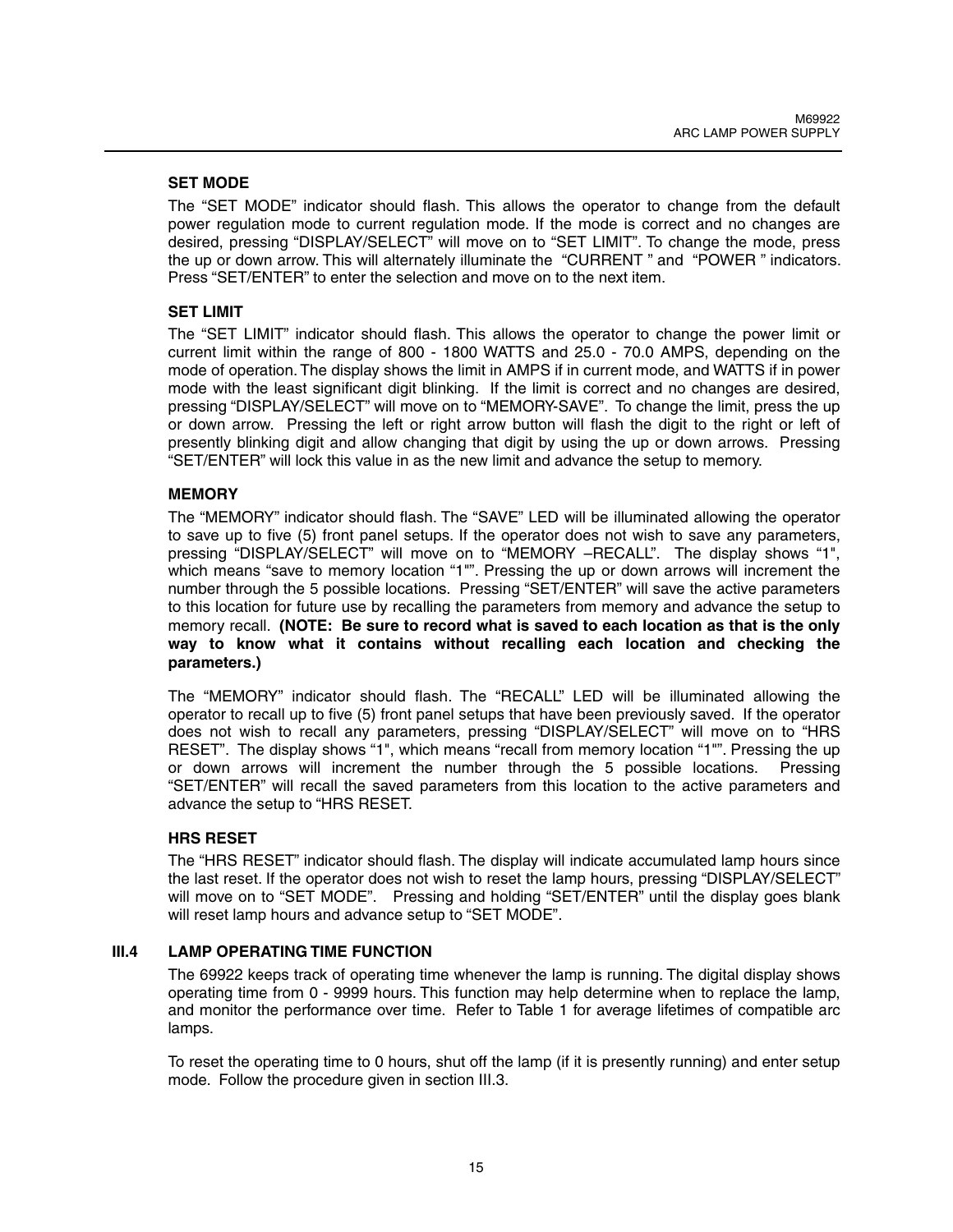#### **III.5 OPERATING THE LAMP**

Please refer to Figure 5.

#### **CURRENT MODE**

If an Oriel light source is not being used, follow the manufacturer's specifications. If the lamp operating power and voltage are known, but the operating current is not, then determine the current setting by using Ohm's Law: amperes = power  $\div$  volts.

Turn on the power supply. The "CURRENT MODE" LED should illuminate. If not, switch to "CURRENT MODE" (see section III.3). Set the display to read current (AMPS). Press and hold the "SET/ENTER" button until the display reads the preset current with the least significant digit blinking. Using the up down arrows, the operator can change the blinking digit; use the left/right arrows to select another digit. Once the display is set for the desired current, press the "SET ENTER" button**.** The display will now show 0 AMPS. The operator can push the "SET/ENTER" button at any time to view the preset current. **(NOTE: If the operator cannot set the desired preset current, press "SET/ENTER" to enter setup mode per section III.3 and adjust the current limit to a value 10% higher than the desired operating point.)**

Press the "LAMP START" button. The igniter will fire for approximately 5 seconds or until the lamp starts at the preset level. Once the preset level is reached, the "LAMP ON" indicator will illuminate. The operator can use "DISPLAY SELECT" to display current, voltage, watts or lamp operating time. To shut off the lamp, press the "LAMP OFF" button. Once the output reaches 0, the "LAMP ON" indicator will extinguish. Should the lamp fail to ignite refer to the troubleshooting section  $III.6.$ 

**NOTE: If the Digital Exposure System is being used, the 68945 controller must be turned off until the lamp has been stabilized by the power supply. Once control has shifted to the Digital Exposure System, all front panel control of the power supply becomes inactive.** 

#### **POWER MODE**

Turn on the power supply. The 'POWER MODE' LED should illuminate. If not, switch to POWER MODE (see section III.3). Set the display to read power (WATTS). Press and hold the "SET/ENTER" button until the display reads the preset watts with the least significant digit blinking. Using the up down arrows, the operator can change the blinking digit; use the left/right arrows to select another digit. Once the display is set for the desired wattage, press the "SET ENTER" button.The display will now show 0 WATTS. The operator can push the "SET/ENTER" button at any time to view the preset watts. **(NOTE: If the operator cannot set the desired preset watts, press "SET/ENTER" to enter setup mode per section III.3 and adjust the power limit to a value 10% higher than the desired operating point.**

Press the "LAMP START" button. The igniter will fire for approximately 5 seconds or until the lamp starts at the preset level. Once the preset level is reached, the "LAMP ON" indicator will illuminate. The operator can use "DISPLAY SELECT" to display current, voltage, watts or lamp operating time. To shut off the lamp, press the "LAMP OFF" button. Once the output reaches 0, the "LAMP ON" indicator will extinguish. Should the lamp fail to ignite refer to the troubleshooting section III.6.

**NOTE: If the Digital Exposure System is being used, the 68945 controller must be turned off until the lamp has been stabilized by the power supply. Once control has shifted to the Digital Exposure System, all front panel control of the power supply becomes inactive.**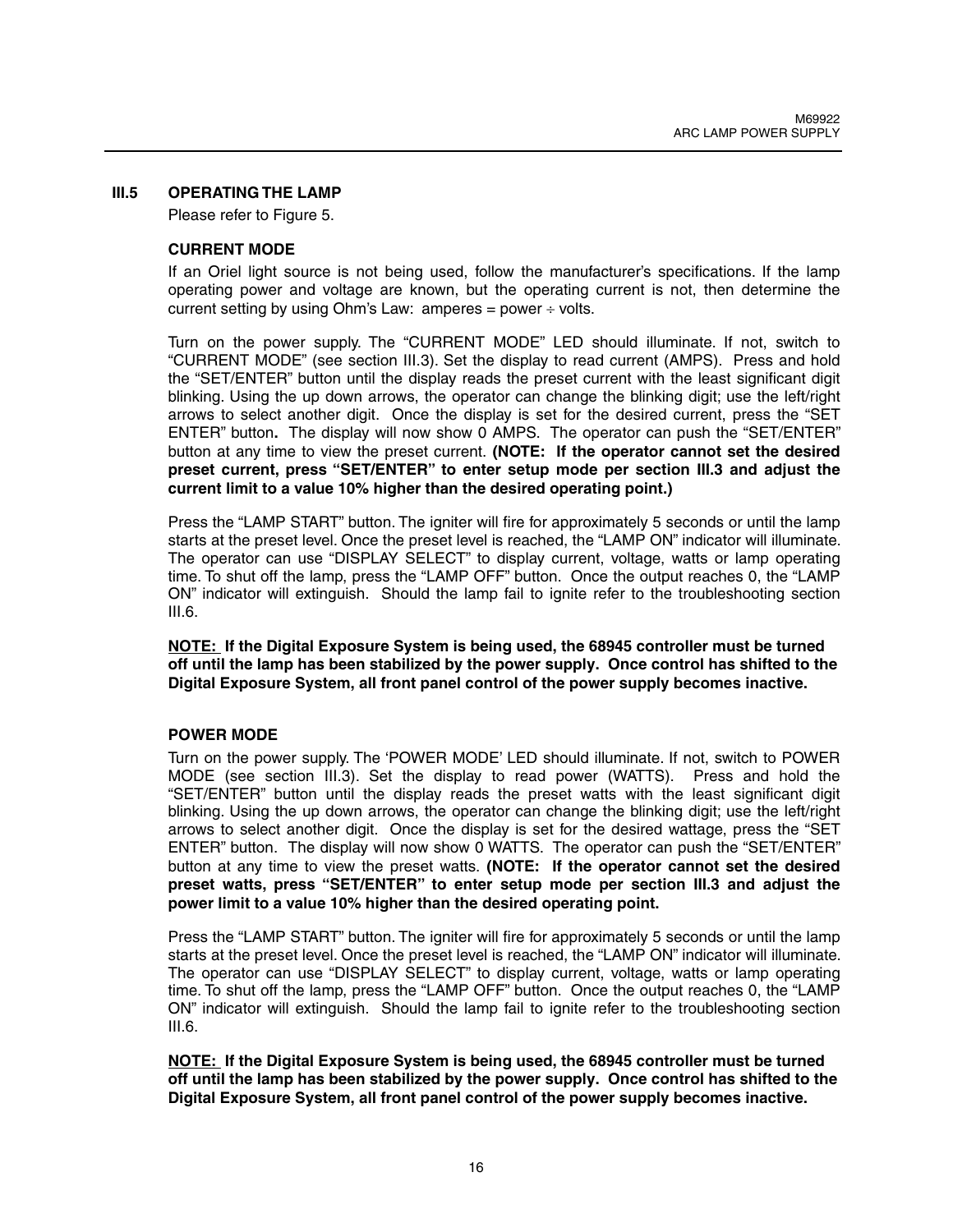## **III.6 TROUBLESHOOTING**

This chart provides the basic troubleshooting information for Power Supply Model 69922 when used with a solar simulator housing. Contact a Newport sales engineer or your local representative if more information is required.

| Symptom                                                                                                                   | Action                                                                                                                                                                                                                                                                                                                                                                                                                                                                                                                                                                                                                                                                                                                                                                              |
|---------------------------------------------------------------------------------------------------------------------------|-------------------------------------------------------------------------------------------------------------------------------------------------------------------------------------------------------------------------------------------------------------------------------------------------------------------------------------------------------------------------------------------------------------------------------------------------------------------------------------------------------------------------------------------------------------------------------------------------------------------------------------------------------------------------------------------------------------------------------------------------------------------------------------|
| Power supply does not turn on, e.g.<br>Fan not turning<br>Display does not turn on<br>Fault light<br>Display shows "iloc" | Check<br>Mains cord connection<br>$\bullet$<br>Front panel circuit breaker on<br>$\bullet$<br>AC power at wall outlet<br>Turn off AC power and check<br>Cables connected to solar simulator<br>housing                                                                                                                                                                                                                                                                                                                                                                                                                                                                                                                                                                              |
|                                                                                                                           | Lamp access panel on solar simulator<br>housing is closed<br>If lamp was running before fault, was fan<br>$\bullet$<br>in housing operational? This indicates<br>over temperature in the solar simulator<br>housing. Ensure no blockage of cooling<br>air on housing.                                                                                                                                                                                                                                                                                                                                                                                                                                                                                                               |
| Fault light<br>Display shows "P S"                                                                                        | This message is displayed usually when ignition<br>fails. It is a result of no open circuit voltage,<br>or open circuit voltage too low. Cycle power.<br>If fault repeats contact Newport for RMA<br>information.                                                                                                                                                                                                                                                                                                                                                                                                                                                                                                                                                                   |
| Fault light<br>Display shows "L P"                                                                                        | This message is displayed usually when ignition<br>fails. It is a result of no current flow from<br>supply after 5 second of trying to ignite the<br>lamp.<br>Ticking sound heard from top of lamp<br>$\bullet$<br>housing during ignition cycle<br>approximately once per second<br>Check lamp connection and polarity. A<br>$\bullet$<br>lamp installed upside down or with<br>reversed polarity should be removed and<br>replaced immediately.<br>Cycle power and try ignition again.<br>$\bullet$<br>Check hours on lamp. It may be at end<br>of life and typically will be difficult to start.<br>Check laboratory environmental<br>$\bullet$<br>conditions meet power supply<br>specifications.<br>Try a new lamp<br>If fault repeats contact Newport for RMA<br>information. |

#### **Table 4 Troubleshooting Steps**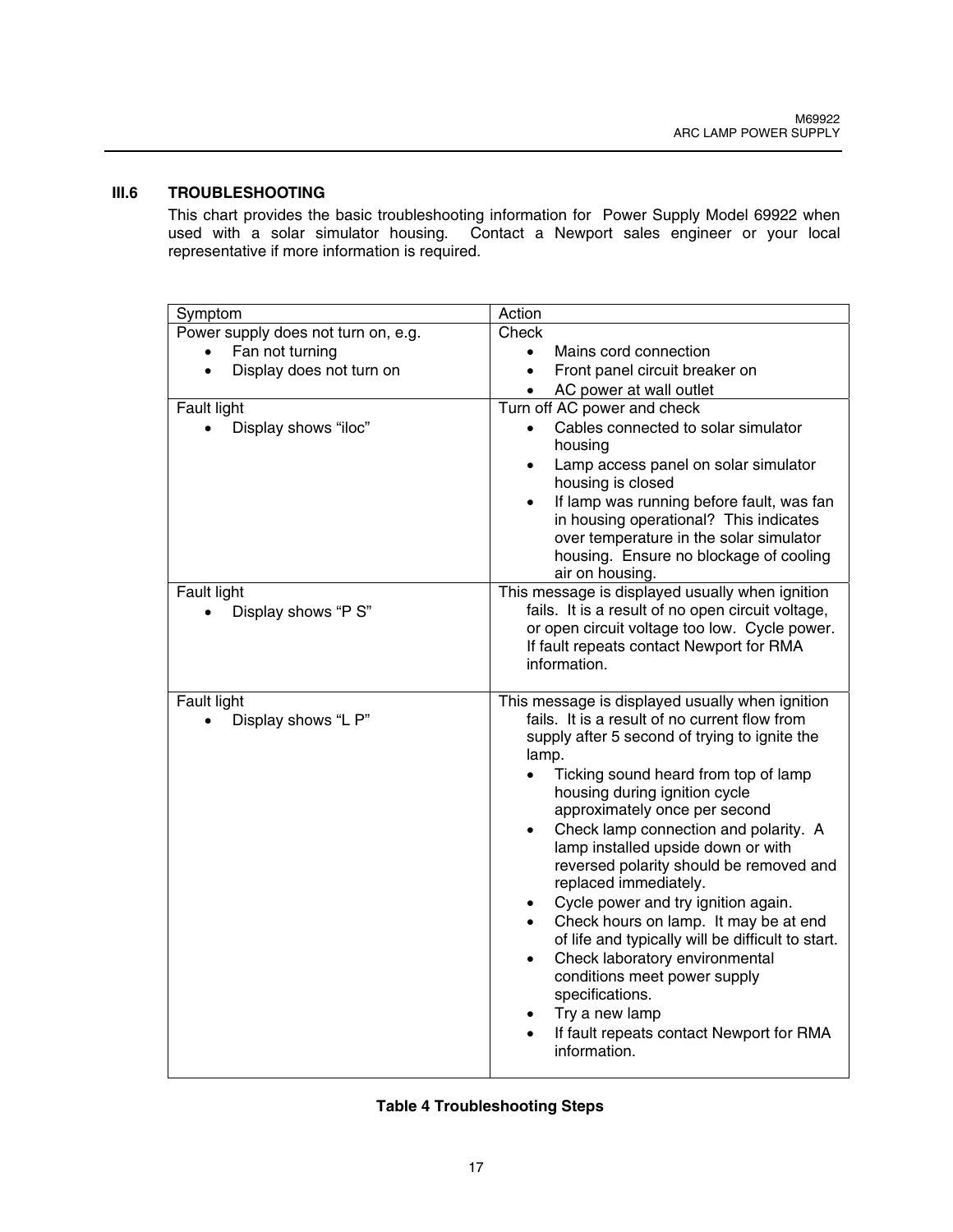## **III.7 RS-232 COMMUNICATIONS**

The following table lists the commands used for remote communications with the power supply. Please see section III.1 for cable information. The baud rate is 9600 with 8 data bits, 1 stop bit and no parity.

| Sent command  | <b>PS Response</b>                                                                                                                                                                                                                    | <b>Notes</b>                                           |
|---------------|---------------------------------------------------------------------------------------------------------------------------------------------------------------------------------------------------------------------------------------|--------------------------------------------------------|
| $STB? \Box$   | STBXXJ(HEX)<br>Bit 7 - Lamp On<br>Bit 6 - Ext                                                                                                                                                                                         | Send status of lit LEDs on front panel<br>$(1=LED ON)$ |
|               | Bit 5 - Power/Current Mode<br>Bit 4 - Cal Mode<br>Bit 3 - Fault                                                                                                                                                                       | Bit 5: $1 = power mode$<br>$0$ = current mode          |
|               | Bit 2 - Comm<br>Bit 1 - Limit<br>Bit 0 - Interlock                                                                                                                                                                                    |                                                        |
| ESR?          | ESRXX. (HEX)<br>Bit 7 - Power On<br>Bit 6 - User Request<br>Bit 5 - Command Error<br><b>Bit 4 - Execution Error</b><br>Bit 3 - Device Dependent Error<br>Bit 2 - Query Error<br>Bit 1 - Request Control<br>Bit 0 - Operation Complete | Send error register                                    |
| AMPS?         | $XX.X \cup$                                                                                                                                                                                                                           | Send amps as displayed on front panel                  |
| VOLTS?J       | XX.X                                                                                                                                                                                                                                  | Send volts as displayed on front panel                 |
| WATTS?        | XXXX.                                                                                                                                                                                                                                 | Send watts as displayed on front panel                 |
| LAMP HRS?     | XXXX.                                                                                                                                                                                                                                 | Send lamp hours as displayed on front panel            |
| A-PRESET?     | $XX.X \cup$                                                                                                                                                                                                                           | Send preset value                                      |
| P-PRESET?     | XXXX.                                                                                                                                                                                                                                 | Send preset value                                      |
| A-LIM?        | XX.X                                                                                                                                                                                                                                  | Send current limit                                     |
| P-LIM?        | XXXX.                                                                                                                                                                                                                                 | Send power limit                                       |
| IDN?          | XXXXX.                                                                                                                                                                                                                                | Send power supply model number                         |
| <b>START.</b> | ESRXX. (See ESR command<br>for Hex value definition)                                                                                                                                                                                  | Start lamp, update front panel                         |
| STOP.         | ESRXX. (See ESR command<br>for Hex value definition)                                                                                                                                                                                  | Stop lamp, update front panel                          |
| RST.          | ESRXX. (See ESR command<br>for Hex value definition)                                                                                                                                                                                  | Reset Power Supply to Factory Defaults                 |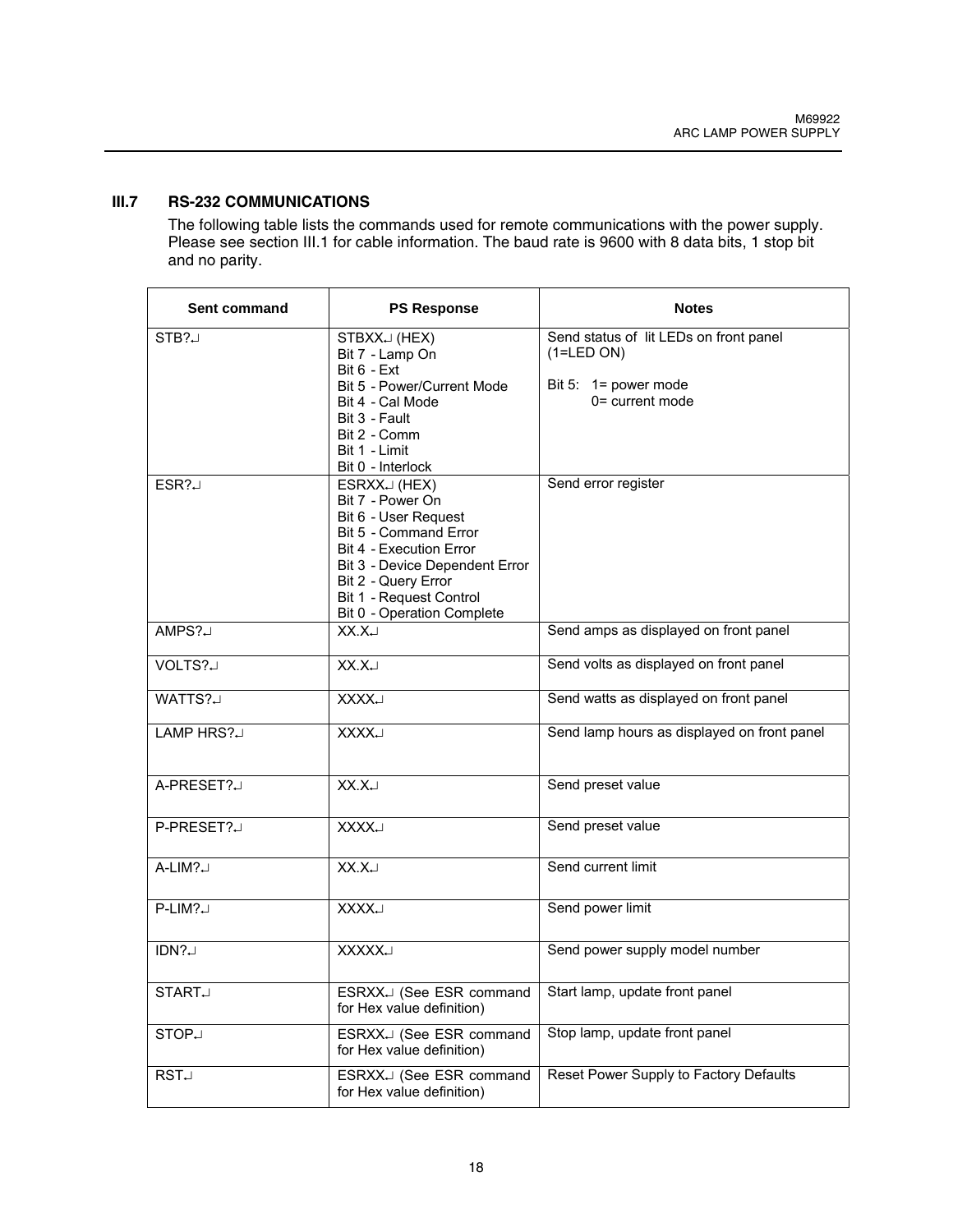| RSTHRS.                                                   | ESRXX. (See ESR command<br>for Hex value definition) | Reset lamp hours to 0                                                                                                                                             |
|-----------------------------------------------------------|------------------------------------------------------|-------------------------------------------------------------------------------------------------------------------------------------------------------------------|
| $MODE = X \cup$<br>$X=1$ for Current<br>X=0 for Power     | ESRXX. (See ESR command<br>for Hex value definition) | Set desired mode if lamp is off, use last<br>settings of that mode, Else return ESR error bit                                                                     |
| $COMM=X$<br>X=1 for panel lockout<br>X=0 for panel unlock | ESRXX. (See ESR command<br>for Hex value definition) | Lockout/unlock front panel keys                                                                                                                                   |
| $SAVF = X \Box$<br>$X =$ Memory location 1-5              | ESRXX. (See ESR command<br>for Hex value definition) | Save<br>operation<br>location<br>parameters<br>to<br>specified                                                                                                    |
| $RFCAI I = X \Box$<br>$X =$ Memory location 1-5           | ESRXXJ (See ESR command<br>for Hex value definition) | If lamp off, set operation parameters to those<br>of memory location. Else return ESR error bit                                                                   |
| A-PRESET=XX.X.                                            | ESRXX. (See ESR command<br>for Hex value definition) | With power supply in current mode, lamp ON<br>or OFF, sets current to PRESET value if <<br>current limit (A-LIM); else returns ESR error bit<br>5 (Command Error) |
| P-PRESET= XXXXJ                                           | ESRXX. (See ESR command<br>for Hex value definition) | With power supply in power mode, lamp ON or<br>OFF, sets current to PRESET value if < power<br>limit (P-LIM); else returns ESR error bit 5<br>(Command Error)     |
| $A-LIM=XX.X$                                              | ESRXX. (See ESR command<br>for Hex value definition) | Set Current limit if current preset > limit, Preset<br>$= 1$ imit                                                                                                 |
| P-LIM=XXXX.                                               | ESRXX. (See ESR command<br>for Hex value definition) | Set Power limit if power preset > limit, Preset =<br>Limit                                                                                                        |

## **Table 5 RS232 Commands**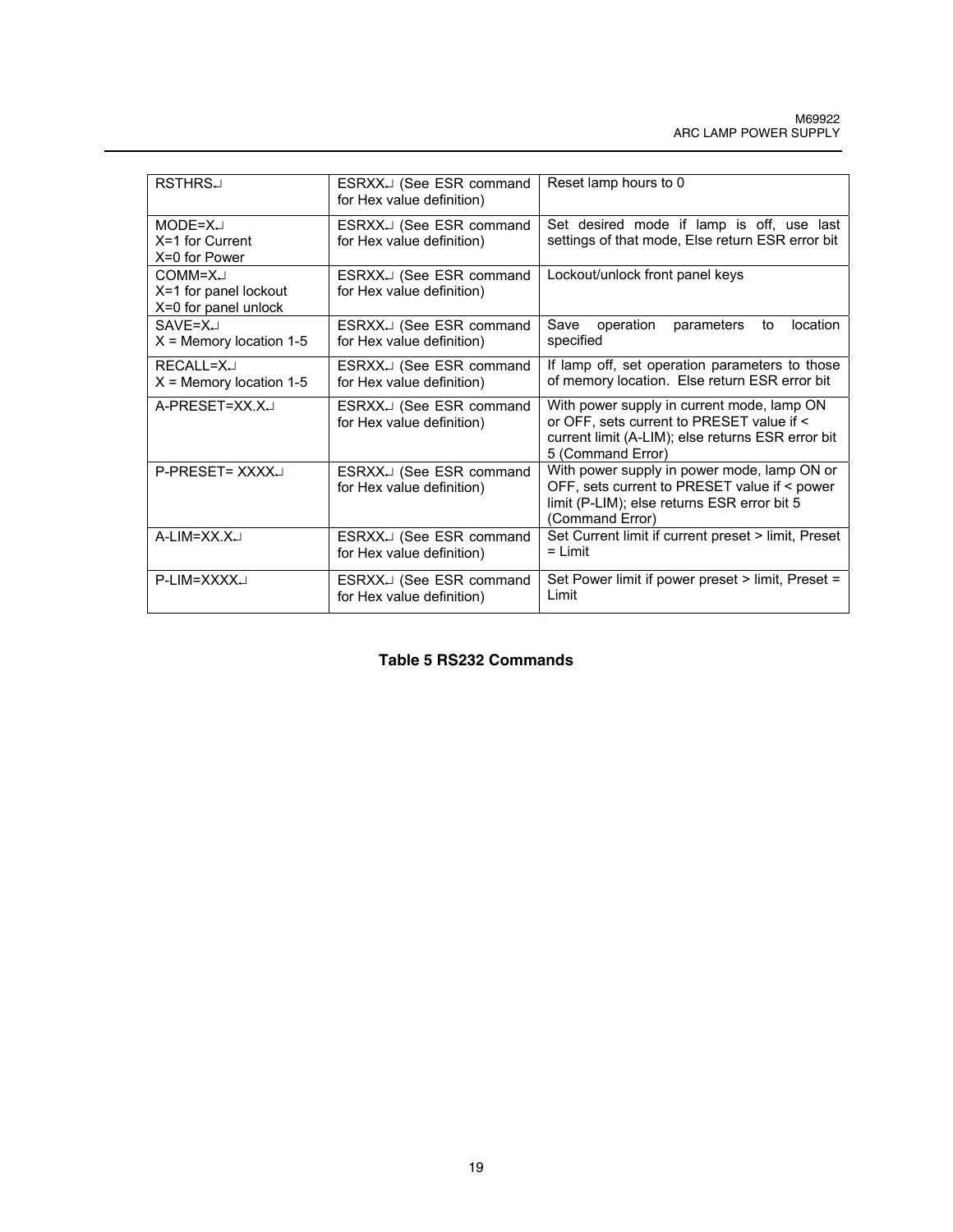#### **IV. APPLICATIONS**

#### **IV.1 REMOTE CONNECTOR**

The signals, which are available at the remote connector, allow the operator to monitor the current, voltage and power output of the supply from a remote location via a meter or an A/D converter and a computer. There is also a remote start/stop input so that the lamp can be started/stopped with a simple momentary contact closure at a remote location.

A control input is also included at the remote connector, which is intended for use with the Newport Digital Exposure System Models 68950 or 68951. When the 68945 controller is connected, a sample of the light is compared to a reference. Any difference between the two is sent into the power supply to compensate for this change. The result will be improved stability in light output over time.

When the control input is active, the front panel "EXT" LED will illuminate. At this time the preset value of current/power becomes a maximum setting, and is otherwise overridden by the control input. The "LAMP ON", "LAMP OFF", "SET/ENTER" and "DISPLAY/SELECT" functions are always active.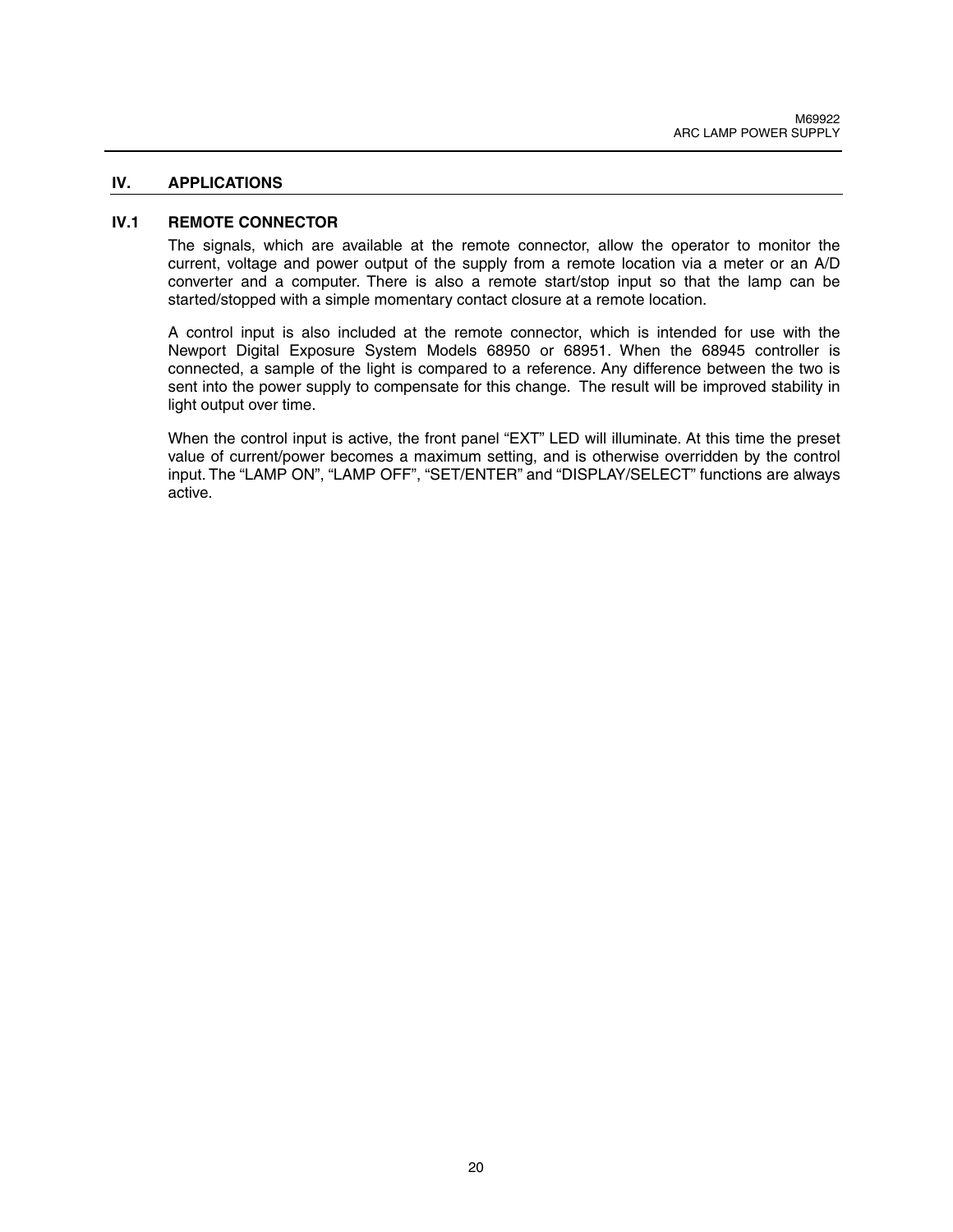## **V. SPECIFICATIONS**

| <b>OUTPUT RATINGS</b>                        |                                             |  |  |
|----------------------------------------------|---------------------------------------------|--|--|
| Power                                        | 800 - 1800 W                                |  |  |
| Current                                      | $25.0 - 70.0 A$                             |  |  |
| Voltage (open circuit)                       | <b>200 VDC</b>                              |  |  |
| Voltage (loaded)                             | $0 - 35$ VDC                                |  |  |
| <b>Operating Modes</b>                       | Constant power and constant current         |  |  |
| Voltage Ripple into Ohmic Load (load, power) | $.3 \Omega$ , 1600 W                        |  |  |
| % Voltage Ripple (true RMS)                  | $< 0.1\%$                                   |  |  |
| Light Ripple (true RMS)                      | 1%                                          |  |  |
| Meter Accuracy (% full scale)                | < 0.05%                                     |  |  |
| <b>DIGITAL METER RESOLUTION</b>              |                                             |  |  |
| Voltage                                      | 0.1 VDC                                     |  |  |
| Power                                        | 1W                                          |  |  |
| Current                                      | 0.1A                                        |  |  |
| Safety Interlock Voltage                     | 12 VDC/GND                                  |  |  |
| Line Regulation                              | .01%                                        |  |  |
| <b>INPUT RATINGS</b>                         |                                             |  |  |
| Voltage                                      | 190 - 264 VAC                               |  |  |
| Current (max)                                | 12A                                         |  |  |
| Power Factor                                 | >0.99                                       |  |  |
| Frequency                                    | $47 - 63$ Hz                                |  |  |
| <b>Circuit Breaker</b>                       | 15 A, 2 POLE                                |  |  |
| <b>Ambient Operating Temperature</b>         | $10 - 40^{\circ}$ C                         |  |  |
| <b>Ambient Environmental Conditions</b>      | Up to 45% relative humidity, non-condensing |  |  |
| Weight                                       | 20 lbs. (9 kg)                              |  |  |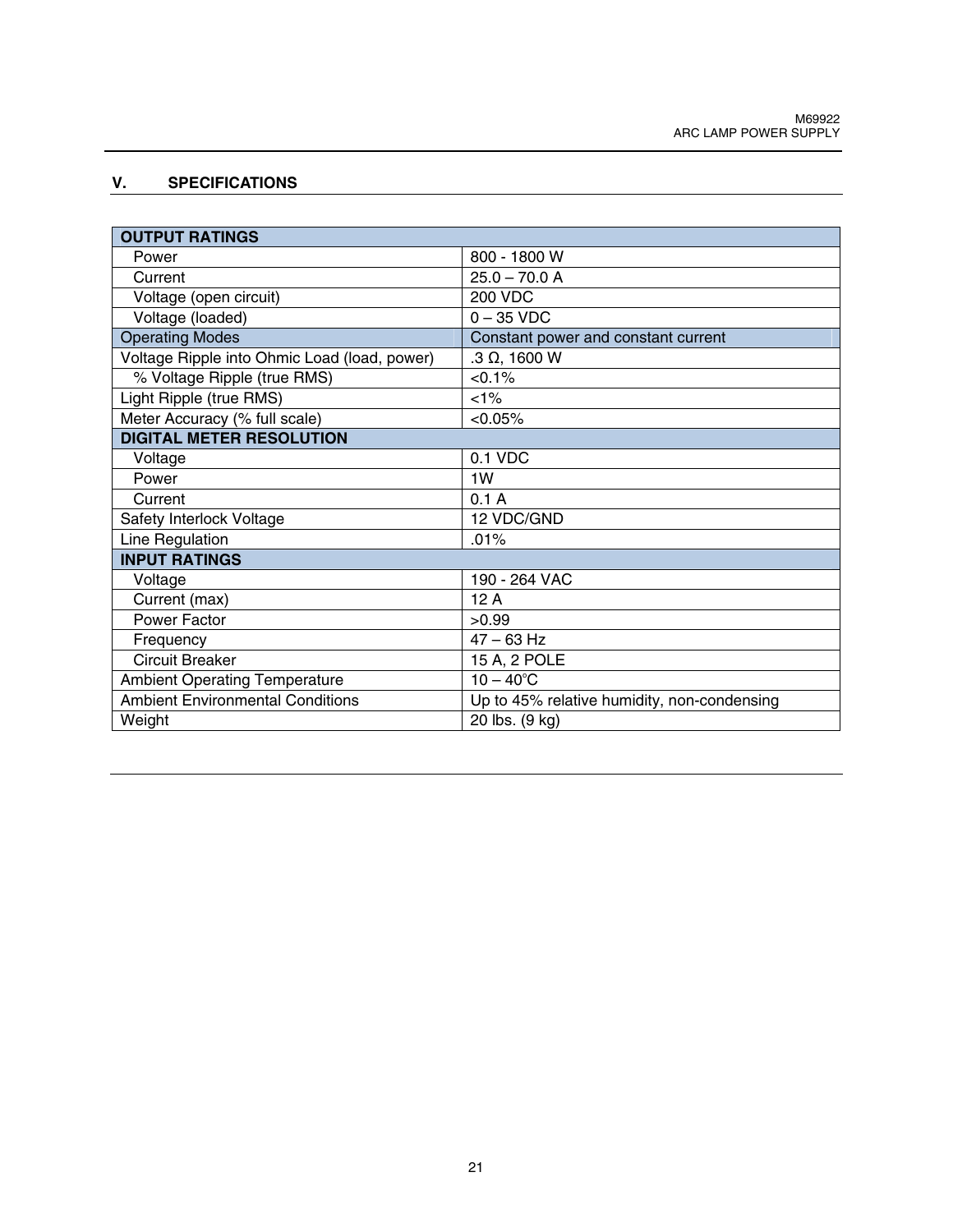#### **VI. WARRANTY AND RETURNS**

## **CONTACTING ORIEL® INSTRUMENTS**

Oriel® Instruments belongs to Newport Corporation's family of brands. Thanks to a steadfast commitment to quality, innovation, hard work and customer care, Newport is trusted the world over as the complete source for all photonics and laser technology and equipment.

Founded in 1969, Newport is a pioneering single-source solutions provider of laser and photonics components to the leaders in scientific research, life and health sciences, photovoltaics, microelectronics, industrial manufacturing and homeland security markets.

Newport Corporation proudly serves customers across Canada, Europe, Asia and the United States through 9 international subsidiaries and 24 sales offices worldwide. Every year, the Newport Resource catalog is hailed as the premier sourcebook for those in need of advanced technology products and services. It is available by mail request or through Newport's website. The website is where one will find product updates, interactive demonstrations, specification charts and more.

To obtain information regarding sales, technical support or factory service, United States and Canadian customers should contact Oriel® Instruments directly.

> Newport Corp.- Oriel® Instruments 31950 E. Frontage Rd. Bozeman, MT 59715 USA

Telephone: (877) 835-9620(toll-free in United States) (949) 863-3144 Fax: (949) 253-1680

Sales: orielPV.sales@newport.com Technical assistance or repair service: orielPV.service@newport.com

Customers outside of the United States must contact their regional representative for all sales, technical support and service inquiries. A list of worldwide representatives can be found on Oriel's website: http://www.newport.com/oriel.

#### **REQUEST FOR ASSISTANCE / SERVICE**

Please have the following information available when requesting assistance or service:

- 1. Contact information for the owner of the product.
- 2. Instrument model number (located on the product label).
- 3. Product serial number and date of manufacture (located on the product label).
- 4. Description of the problem.

To help Oriel's Technical Support Representatives diagnose the problem, please note the following: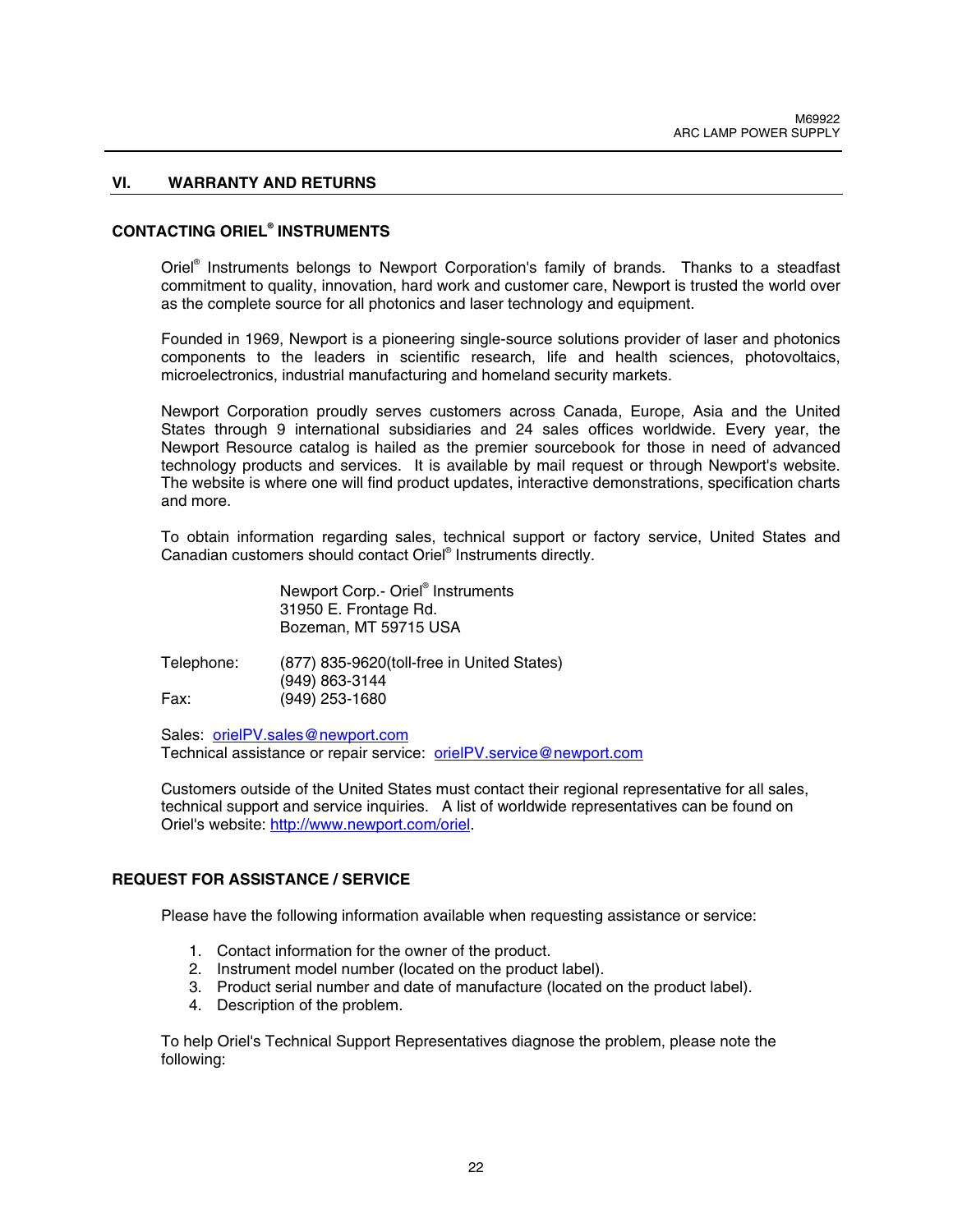- Is the system used for manufacturing or research and development?
- What was the state of the system right before the problem?
- Had this problem occurred before? If so, when and how frequently?
- Can the system continue to operate with this problem, or is it non-operational?
- Were there any differences in the application or environment before the problem occurred?

#### **REPAIR SERVICE**

This section contains information regarding factory service for this product. The user should not attempt any maintenance or service of the system beyond the procedures outlined in this manual. This product contains no user serviceable parts other than what is noted in this manual. Any problem that cannot be resolved should be referred to Oriel® Instruments.

If the instrument needs to be returned for service, a Return Material Authorization (RMA) number must be obtained prior to shipment to Oriel® Instruments. This RMA number must appear on both the shipping container and the package documents.

Return the product to Oriel® Instruments, freight prepaid, clearly marked with the RMA number and it will either be repaired or replaced it at Oriel<sup>®</sup>'s discretion.

Oriel® is not responsible for damage occurring in transit. The Owner of the product bears all risk of loss or damage to the returned Products until delivery at Oriel® 's facility. Oriel® is not responsible for product damage once it has left the facility after repair or replacement has been completed.

Oriel® is not obligated to accept products returned without an RMA number. Any return shipment received by Oriel® without an RMA number may be reshipped by Newport, freight collect, to the Owner of the product.

#### **NON-WARRANTY REPAIR**

For Products returned for repair that are not covered under warranty, Newport's standard repair charges shall be applicable in addition to all shipping expenses. Unless otherwise stated in Newport's repair quote, any such out-of-warranty repairs are warranted for ninety (90) days from date of shipment of the repaired Product.

Oriel® will charge an evaluation fee to examine the product and determine the most appropriate course of action. Payment information must be obtained prior to having an RMA number assigned. Customers may use a valid credit card, and those who have an existing account with Newport Corporation may use a purchase order.

When the evaluation had been completed, the owner of the product will be contacted and notified of the final cost to repair or replace the item. If the decision is made to not proceed with the repair, only the evaluation fee will be billed. If authorization to perform the repair or provide a replacement is obtained, the evaluation fee will be applied to the final cost. A revised purchase order must be submitted for the final cost. If paying by credit card, written authorization must be provided that will allow the full repair cost to be charged to the card.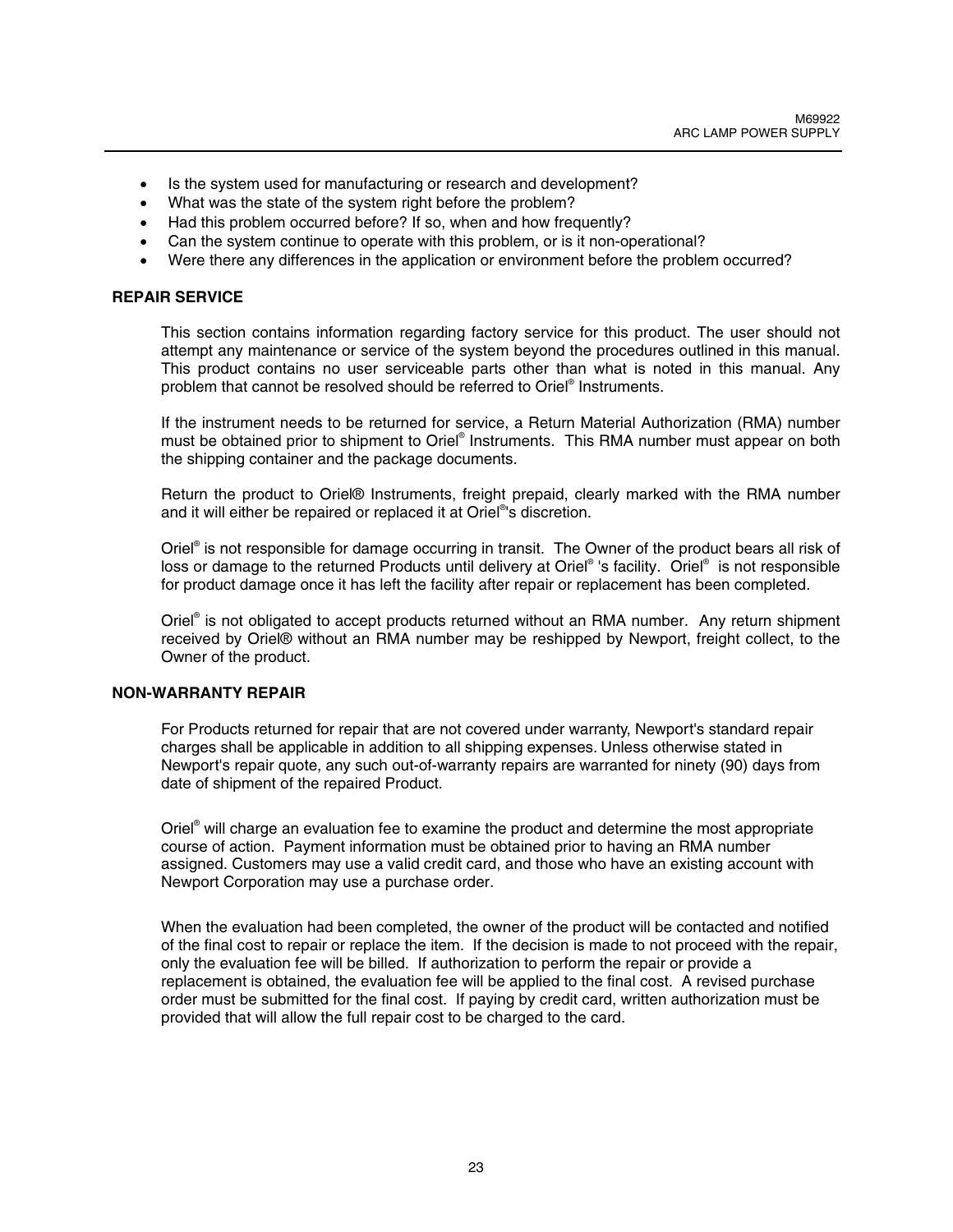#### **WARRANTY REPAIR**

If there are any defects in material or workmanship or a failure to meet specifications, notify Oriel® Instruments promptly, prior to the expiration of the warranty.

Except as otherwise expressly stated in Oriel<sup>®</sup>'s quote or in the current operating manual or other written guarantee for any of the Products, Oriel® warrants that, for the period of time set forth below with respect to each Product or component type (the "Warranty Period"), the Products sold hereunder will be free from defects in material and workmanship, and will conform to the applicable specifications, under normal use and service when correctly installed and maintained. Oriel<sup>®</sup> shall repair or replace, at Oriel<sup>®</sup> 's sole option, any defective or nonconforming Product or part thereof which is returned at Buyer's expense to Oriel® facility, provided, that Buyer notifies Oriel® in writing promptly after discovery of the defect or nonconformity and within the Warranty Period. Products may only be returned by Buyer when accompanied by a return material authorization number ("RMA number") issued by Oriel®, with freight prepaid by Buyer. Oriel® shall not be responsible for any damage occurring in transit or obligated to accept Products returned for warranty repair without an RMA number. Buyer bears all risk of loss or damage to the Products until delivery at Oriel®'s facility. Oriel® shall pay for shipment back to Buyer for Products repaired under warranty.

#### WARRANTY PERIOD

All Products (except consumables such as lamps, filters, etc) described here are warranted for a period of twelve (12) months from the date of shipment or 3000 hours of operation, whichever comes first.

Lamps, gratings, optical filters and other consumables / spare parts (whether sold as separate Products or constituting components of other Products) are warranted for a period of ninety (90) days from the date of shipment.

#### WARRANTY EXCLUSIONS

The above warranty does not apply to Products which are (a) repaired, modified or altered by any party other than Oriel® ; (b) used in conjunction with equipment not provided or authorized by Oriel® ; (c) subjected to unusual physical, thermal, or electrical stress, improper installation, misuse, abuse, accident or negligence in use, storage, transportation or handling, alteration, or tampering, or (d) considered a consumable item or an item requiring repair or replacement due to normal wear and tear.

## DISCLAIMER OF WARRANTIES; EXCLUSIVE REMEDY

THE FOREGOING WARRANTY IS EXCLUSIVE AND IN LIEU OF ALL OTHER WARRANTIES. EXCEPT AS EXPRESSLY PROVIDED HEREIN, ORIEL® MAKES NO WARRANTIES, EITHER EXPRESS OR IMPLIED, EITHER IN FACT OR BY OPERATION OF LAW, STATUTORY OR OTHERWISE, REGARDING THE PRODUCTS, SOFTWARE OR SERVICES. NEWPORT EXPRESSLY DISCLAIMS ANY IMPLIED WARRANTIES OF MERCHANTABILITY OR FITNESS FOR A PARTICULAR PURPOSE FOR THE PRODUCTS, SOFTWARE OR SERVICES. THE OBLIGATIONS OF ORIEL® SET FORTH IN THIS SECTION SHALL BE ORIEL'S SOLE LIABILITY, AND BUYER'S SOLE REMEDY, FOR BREACH OF THE FOREGOING WARRANTY. Representations and warranties made by any person including distributors, dealers and representatives of Oriel® / Newport Corporation which are inconsistent or in conflict with the terms of this warranty shall not be binding on Oriel® unless reduced to writing and approved by an expressly an authorized officer of Newport.